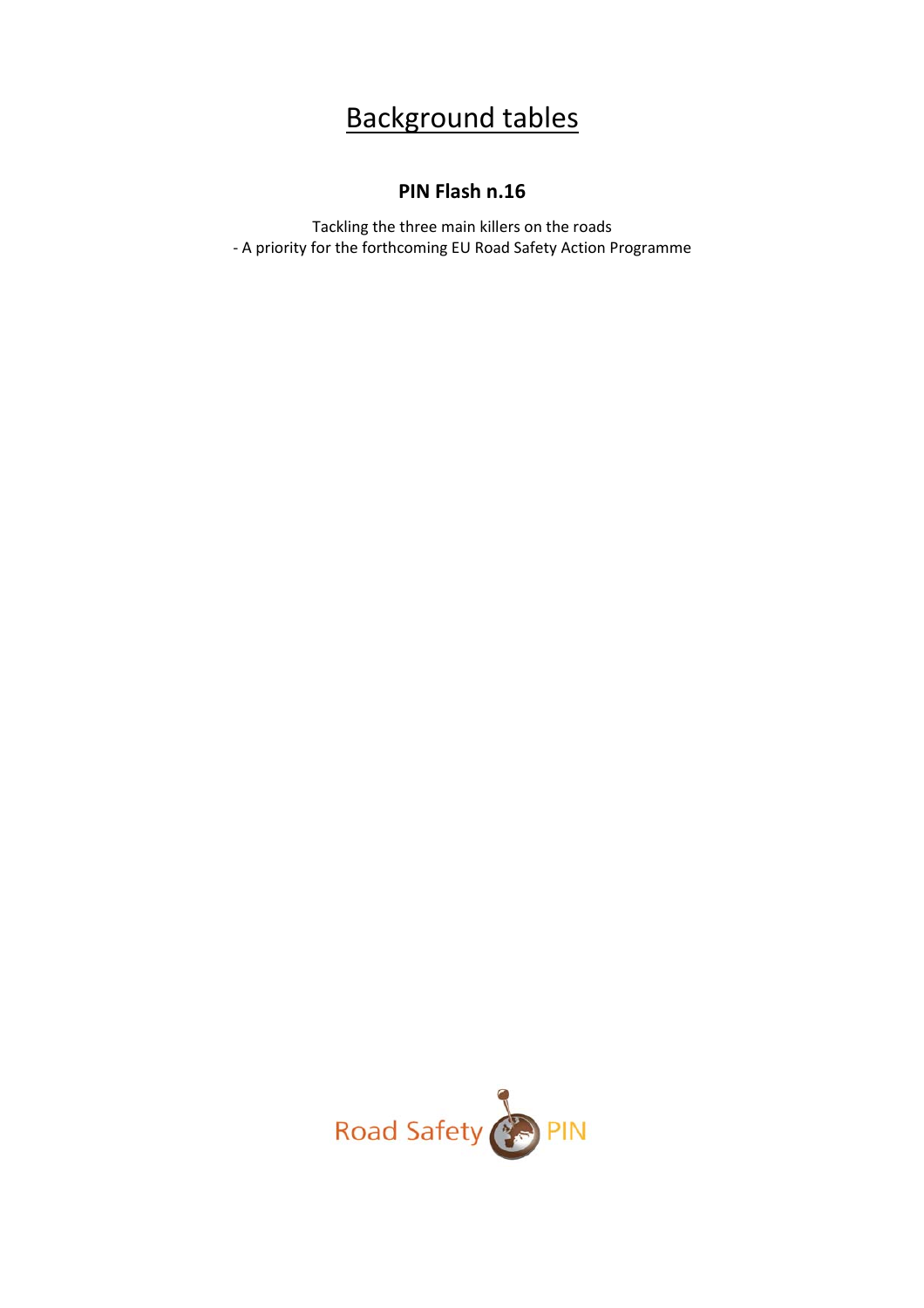| <b>MOTORWAYS</b>     |                          |                              | Mean speed |       |       |        |               |               |           |             |             |          |
|----------------------|--------------------------|------------------------------|------------|-------|-------|--------|---------------|---------------|-----------|-------------|-------------|----------|
| Country              | Vehicle<br>type          | <b>Speed limit</b><br>(km/h) | 2000       | 2001  | 2002  | 2003   | 2004          | 2005          | 2006      | 2007        | 2008        | 2009     |
| Austria              | Cars/vans                | 130                          | 119.7      | 122.1 | 120.5 | 118    | 118.5         | 119.7         | 120       | 118         | 117         |          |
|                      | all traffic              | 130                          |            |       |       |        |               |               |           |             |             |          |
| <b>Belgium</b>       | Cars/vans<br>all traffic | 120<br>120                   |            |       |       |        | 120           | 120.3         | 121.1     |             |             |          |
|                      | Cars/vans                | 130                          |            |       |       |        | 120           | 120.3         | 121.1     |             |             |          |
| <b>Bulgaria</b>      | all traffic              | 130                          |            |       |       |        |               |               |           |             |             |          |
|                      |                          | all traffic 100 left lane    |            |       |       |        |               |               | 98        |             |             |          |
| Cyprus               |                          | all traffic 100 fast lane    |            |       |       |        |               |               | 112       |             |             |          |
|                      | Cars/vans                | 130                          |            |       |       |        | 107           | 116           | 105       |             |             |          |
| <b>Czech Republi</b> | all traffic              | 130                          |            |       |       |        | 107           | 108           | 112       |             |             |          |
|                      | Cars/vans                | 110                          |            |       | 120.1 | 119.1  | 116.1         | 115.4         | 116       | 117         | 117         |          |
| Denmark              | Cars/vans                | 130                          |            |       |       |        | 120           | 120.3         | 121       | 122         | 122         |          |
| Estonia              | Cars/vans                | ΝA                           |            |       |       |        |               |               |           |             |             |          |
|                      | all traffic              | ΝA                           |            |       |       |        |               |               |           |             |             |          |
|                      | Cars/vans                | 120                          | 109.5      | 109.5 | 110   | 110.6  | 110.1         | 110.6         | 110       | 111         | 110         |          |
| Finland              | all traffic              | 120                          | 107        | 107   | 107.5 | 106.9  | 106.3         | 106.8         | 106       | 107         | 106         |          |
|                      | Cars/vans                | 100                          | 98.8       | 97.5  | 97.1  | 99.1   | 100.2         | 100.7         | 100       | 100         | 99          |          |
|                      | all traffic              | 100                          | 97.6       | 96.5  | 96.1  | 97.8   | 98.8          | 99.3          | 99        | 98          | 98          |          |
| France               | Cars/vans                | 110                          | 109.5      | 110.1 | 111.9 | 112.1  | 110.7         | 109           | 109       | 109         | 108         | 107      |
|                      | Cars/vans                | 130                          | 126.5      | 125.6 | 126   | 124.2  | 120.7         | 119           | 119       | 120         | 118         | 118      |
| Germany              | Cars/vans                | <b>NA</b>                    |            |       |       |        |               |               |           |             |             |          |
|                      | all traffic              | <b>NA</b>                    |            |       |       |        |               |               |           |             |             |          |
| Greece               | Cars/vans                | 130                          |            |       |       |        |               |               |           |             |             |          |
|                      | all traffic              | 130                          |            |       |       |        |               |               |           |             |             |          |
|                      | Cars/vans                | 130                          |            |       |       |        |               |               | 119,5     | 112,3       | 115,8       |          |
| Hungary              | all traffic              | 130                          |            |       |       |        |               |               | 113,8     | 110,5<br>82 | 110,4<br>84 |          |
|                      | Cars/vans<br>all traffic | 80<br>80                     |            |       |       |        |               |               | 85        |             |             |          |
|                      | Cars/vans                | 120                          |            |       | 106   | 106    | 108           | 109           | 110       | 108         | 107         |          |
| Ireland              | all traffic              | 120                          |            |       |       |        |               |               |           |             |             |          |
|                      | Cars/vans                | 110                          |            |       |       |        |               |               |           |             |             | 119      |
| Israel               | all traffic              | 110                          |            |       |       | 104    |               |               |           |             |             | 108      |
|                      | Cars/vans                | 130                          |            |       |       |        |               |               |           |             |             |          |
| Italy                | all traffic              | 130                          |            |       |       |        |               |               |           |             |             |          |
|                      | Cars/vans                | ΝA                           |            |       |       |        |               |               |           |             |             |          |
| Latvia               | all traffic              | <b>NA</b>                    |            |       |       |        |               |               |           |             |             |          |
|                      | all traffic              | 100                          | 96         | 100.4 | 98.4  | 94.7   | 95.1          | 95.8          | 92        |             |             |          |
| Lithuania            | all traffic              | 110                          | 98.4       | 97.2  | 99.5  | 99.2   | 99.48         | 103.9         | 104       | 107         | 107         |          |
|                      | all traffic              | 130                          |            | 105.7 | 109   | 103.9  | 106.28        | 108.7         | 111       | 111         | 111         |          |
| Luxembourg           | all traffic              | 110                          |            |       |       |        |               |               | 105       |             |             |          |
|                      | all traffic              | 130                          |            |       |       |        |               |               | 115       |             |             |          |
| Malta                | Cars/vans                | ΝA                           |            |       |       |        |               |               |           |             |             |          |
|                      | all traffic              | ΝA                           |            |       |       |        |               |               |           |             |             |          |
| The Netherlan        | Cars/vans                | 100<br>120                   | 97.9       | 95.1  | 97.8  | 97.8   | 97.6<br>114.8 | 96.6          | 96<br>114 | 95<br>114   | 96          | 96.69 p. |
|                      | Cars/vans<br>all traffic | 90                           | 115.7      | 115   | 115.3 | 116.1  | 86.6          | 114.2<br>85.6 | 83        |             | 114         | 114.9 p. |
| Norway               | all traffic              | 100                          |            | 99.9  | 99.9  | 99.9   | 99.9          | 99.7          | 100       | 100         | 100         | 99       |
|                      | Cars/vans                | 130                          |            |       |       |        |               |               |           |             |             |          |
| Poland               | all traffic              | 130                          |            |       |       |        |               |               |           |             |             |          |
|                      | Cars/vans                | 120                          | 124        |       | 118   |        | 121           |               |           |             |             |          |
| Portugal             | all traffic              | 120                          |            |       |       |        |               |               |           |             |             |          |
|                      | Cars/vans                | 130                          |            |       |       |        |               |               |           |             |             |          |
| Romania              | all traffic              | 130                          |            |       |       |        |               |               |           |             |             |          |
| Slovakia             | Cars/vans                | 130                          |            |       |       |        |               |               |           |             |             |          |
|                      | all traffic              | 130                          |            |       |       |        |               |               |           |             |             |          |
| Slovenia             | Cars/vans                | 130                          |            |       |       |        |               |               |           |             |             |          |
|                      | all traffic              | 130                          |            |       |       |        |               |               |           |             | 115         | 121      |
| Spain                | Cars/vans                | 120                          |            |       |       |        | 132           | 127           | 124       | 119         | 114         | 116      |
|                      | all traffic              | 120                          |            |       |       |        | 124           | 120           | 119       | 114         | 110         | 110      |
| Sweden               | Cars/vans                | 110                          |            | 108.6 | 110.1 | 110.9  | 109.8         |               |           |             |             |          |
|                      | all traffic              | 110                          |            | 105.5 | 106.8 | 107.9  | 106.3         |               |           |             |             |          |
| Switzerland          | Cars/vans                | 120                          |            | 108.6 | 110.1 | 110.9  | 109.8         |               |           |             |             |          |
|                      | all traffic              | 120                          | 112        | 112   | 114   | 114    | 111           | 111           | 110       | 107         | 109         | 109      |
| <b>Great Britain</b> | Cars/vans<br>all traffic | 113<br>113                   | 112.7      | 112.7 | 112.7 | 114.31 | 114.31        | 114.31        | 113       | 113         | 111         |          |

Fig. 1b: Mean speed of cars and vans on motorways for some EU countries (in km/h).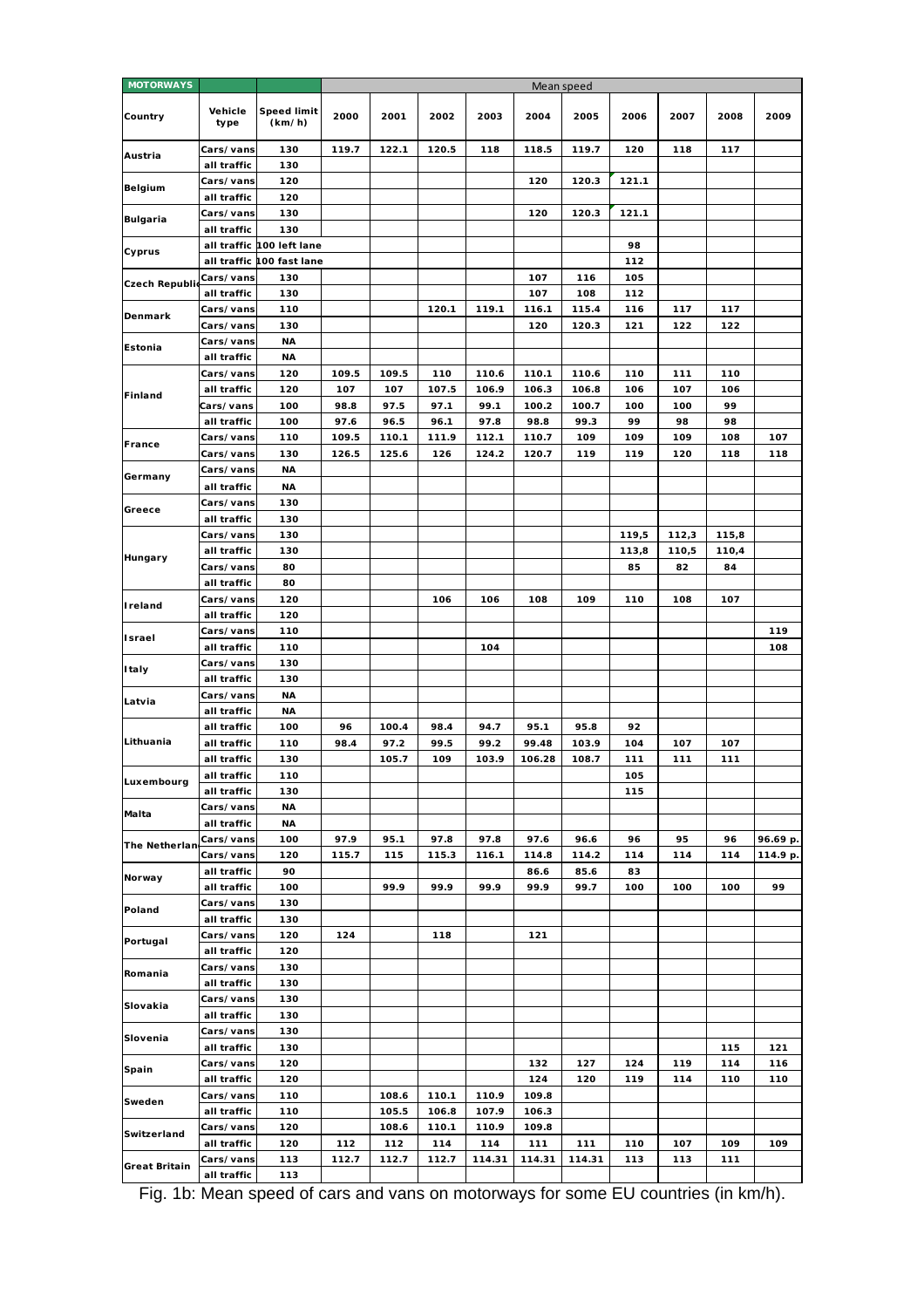| <b>MOTORWAYS</b>     |                 |                       |      |      |      |       |       | % vehicle exceeding the limit |      |      |      |      |
|----------------------|-----------------|-----------------------|------|------|------|-------|-------|-------------------------------|------|------|------|------|
| Country              | Vehicle<br>type | Speed limit<br>(km/h) | 2000 | 2001 | 2002 | 2003  | 2004  | 2005                          | 2006 | 2007 | 2008 | 2009 |
|                      | Cars/vans       | 130                   | 22.2 | 27.9 | 27.9 | 24.0  | 23.2  | 25.0                          | 23.0 | 22.0 | 19.0 |      |
| Austria              | all traffic     | 130                   |      |      |      |       |       |                               |      |      |      |      |
| C yprus              | all traffic     | 100 left line         |      |      |      |       |       |                               | 30.0 |      |      |      |
|                      | all traffic     | 00 fast line          |      |      |      |       |       |                               | 75.0 |      |      |      |
| Czech Republic       | Cars/vans       | 130                   |      |      |      |       | 11.1  | 25.2                          | 35.0 |      |      |      |
|                      | all traffic     | 130                   |      |      |      |       | 31.4  | 38.6                          | 75.0 |      |      |      |
| Denmark              | Cars/vans       | 110                   |      |      |      |       |       |                               |      | 68.0 | 70.0 |      |
|                      | all traffic     | 130                   |      |      |      |       |       |                               |      | 31.0 | 32.0 |      |
| France               | Cars/vans       | 110                   | 54.6 | 53.9 | 59.1 | 58.9  | 53.7  | 49.5                          | 51.2 | 50.1 | 47.1 | 41.2 |
|                      | Cars/vans       | 130                   | 50.1 | 47.0 | 47.0 | 41.7  | 31.3  | 32.6                          | 34.4 | 31.0 | 31.6 | 25.9 |
| Hungary              | Cars/vans       | 130                   |      |      |      |       |       |                               | 56.0 | 47.6 | 31.6 |      |
|                      | Cars/vans       | 80                    |      |      |      |       |       |                               | 85.1 | 76.7 | 80.3 |      |
| Ireland              | Cars/vans       | 120                   |      |      | 24.0 | 23.0  | 19.0  | 15.0                          | 20.0 | 14.0 | 15.0 |      |
|                      | all traffic     | 120                   |      |      |      |       |       |                               |      |      |      |      |
| Israel               | Cars/vans       | 110                   |      |      |      |       |       |                               |      |      |      | 77.0 |
|                      | all traffic     | 110                   |      |      |      |       |       |                               |      |      |      | 48.0 |
|                      | all traffic     | 100                   | 42.8 | 53.6 | 35.0 | 35.6  | 38.6  | 37.6                          | 30.6 | n/a  | n/a  | n/a  |
| Lithuania            | all traffic     | 110                   | 33.8 | 31.6 | 27.5 | 27.6  | 30.0  | 35.9                          | 41.3 | 20.9 | 20.9 | 17.4 |
|                      | all traffic     | 130                   | n/a  | 12.1 | 11.9 | 12.2  | 13.5  | 18.2                          | 20.3 | 20.9 | 20.9 | 17.4 |
| Luxembourg           | all traffic     | 110                   |      |      |      |       |       |                               | 5.0  |      |      |      |
|                      | all traffic     | 130                   |      |      |      |       |       |                               | 5.0  |      |      |      |
| The Netherland       | Cars/vans       | 100                   | 46.0 | 40.0 | 45.0 | 45.0  | 47.0  | 45.0                          | 41.0 |      |      |      |
|                      | Cars/vans       | 120                   | 42.0 | 38.0 | 39.0 | 42.0  | 36.0  | 36.0                          | 36.0 |      |      |      |
| Norway               | all traffic     | 90                    |      |      |      |       | 45.1  | 33.9                          | 34.8 |      |      |      |
|                      | all traffic     | 100                   |      |      |      |       | 54.7  | 49.0                          | 51.5 |      |      |      |
| Portugal             | Cars/vans       | 120                   | 54.0 |      | 46.0 |       | 54.0  |                               |      |      |      |      |
|                      | all traffic     | 120                   |      |      |      |       |       |                               |      |      |      |      |
| Slovenia             | Cars/vans       | 130                   |      |      |      |       |       |                               |      |      |      |      |
|                      | all traffic     | 130                   |      |      |      |       |       |                               |      |      | 34.0 | 17.0 |
| Spain                | Cars/vans       | 120                   |      |      |      |       | 72.9  | 64.0                          | 56.9 | 42.7 | 30.1 | 35.3 |
|                      | all traffic     | 120                   |      |      |      |       | 66.5  | 57.7                          | 47.9 | 39.0 | 26.9 | 29.5 |
| Sweden               | Cars/vans       | 110                   |      | 62.0 | 65.1 | 65.2  | 64.1  |                               |      |      |      |      |
|                      | all traffic     | 110                   |      | 65.2 | 68.3 | 68.0  | 67.8  |                               |      |      |      |      |
| Switzerland          | Cars/vans       | 120                   |      |      |      | 110.9 | 109.8 |                               |      |      |      |      |
|                      | all traffic     | 120                   | 35.0 | 34.0 | 38.0 | 38.0  | 30.0  | 29.0                          | 26.0 | 21.0 | 22.0 | 24.0 |
|                      | Cars/vans       | 113                   | 55.0 | 54.0 | 54.0 | 57.0  | 56.0  | 56.0                          | 53.0 | 53.0 | 49.0 |      |
| <b>Great Britain</b> | all traffic     | 113                   |      |      |      |       |       |                               |      |      |      |      |

Fig. 1c: Percentage of cars and vans exceeding the speed limits on motorways.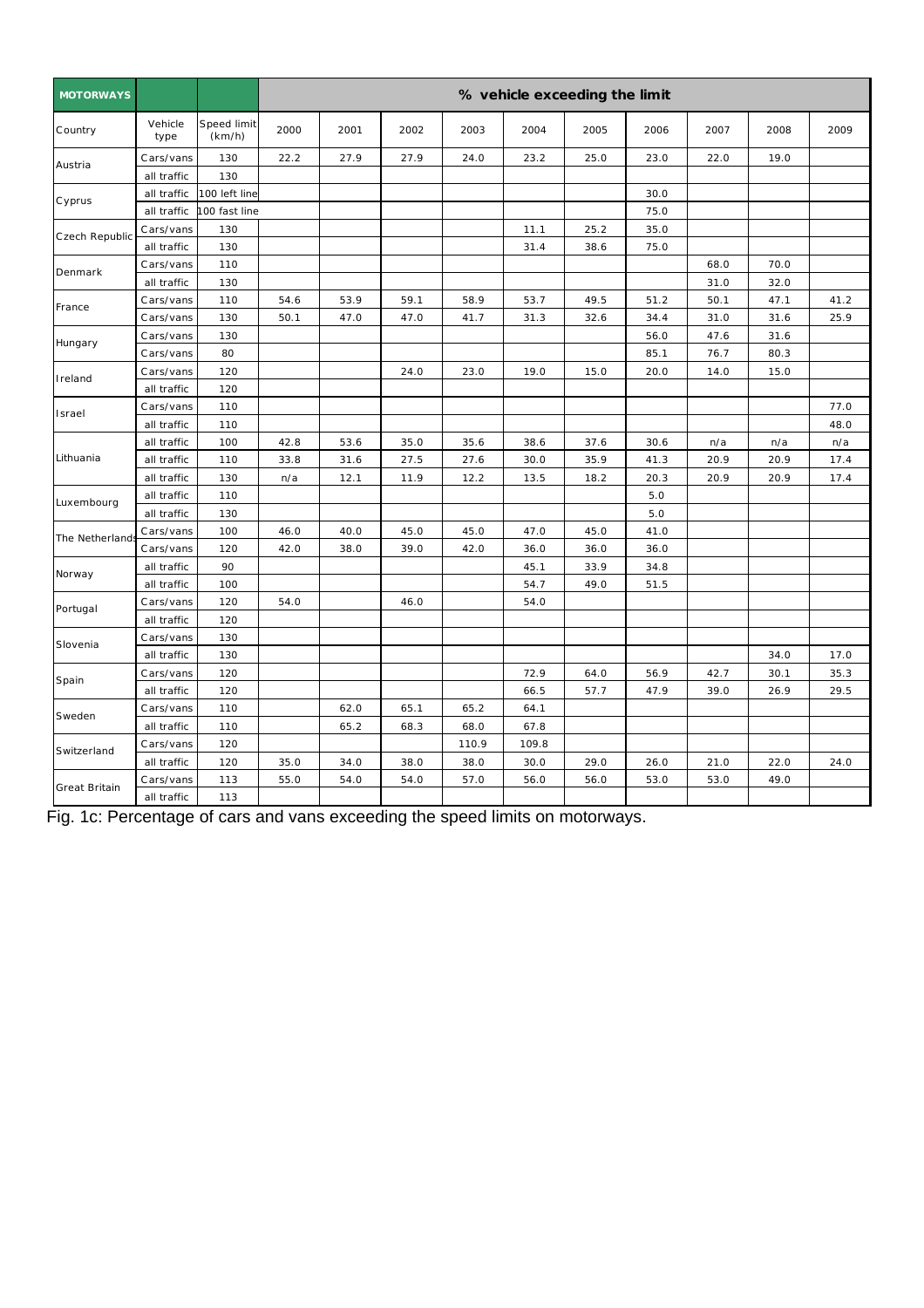| <b>RURAL ROADS</b> |              |                              | <b>Mean speed</b> |       |        |        |        |        |       |      |      |      |
|--------------------|--------------|------------------------------|-------------------|-------|--------|--------|--------|--------|-------|------|------|------|
|                    | Vehicle type | Speed limit (km/h)           | 2000              | 2001  | 2002   | 2003   | 2004   | 2005   | 2006  | 2007 | 2008 | 2009 |
| Country            |              |                              |                   |       |        |        |        |        |       |      |      |      |
| Austria            | Cars/vans    | 70                           | 67.7              | 67.95 | 69.7   | 67.9   | 67.8   | 69.7   | 67.1  |      |      |      |
|                    | Cars/vans    | 100                          | 90.3              | 89    | 88.7   | 91.4   | 88.8   | 88.3   | 90.8  | 89   | 89   |      |
| Belgium            | Cars/vans    | 70                           |                   |       |        | 77.1   | 78.1   | 74.6   | 76.9  | 74   | 74   |      |
|                    | Cars/vans    | 90                           |                   |       |        | 94.3   | 88.3   | 88.6   | 82.5  | 87   | 85   |      |
|                    | Cars/vans    | 90                           |                   |       |        |        |        |        |       |      |      |      |
| Bulgaria           | all traffic  | 90                           |                   |       |        |        |        |        |       |      |      |      |
|                    | Cars/vans    | 80                           |                   |       |        |        |        |        |       |      |      |      |
| Cyprus             | all traffic  | 80                           |                   |       |        |        |        |        | 88.0  |      |      |      |
|                    |              | 90                           |                   |       |        |        |        |        | 70.0  |      |      |      |
| Czech Republic     | Cars/vans    |                              |                   |       |        |        |        | 71     |       | 70   | 69   | 69   |
|                    | all traffic  | 90                           |                   |       |        |        |        | 70     | 68.0  | 69   | 68   | 68   |
| Denmark            | Cars/vans    | 80                           |                   |       | 85     | 84.9   | 84     | 83.3   | 83.4  | 85   | 85   |      |
|                    | all traffic  | 80                           |                   |       |        |        |        |        |       |      |      |      |
|                    | all traffic  | 90                           |                   | 93.3  | 91.1   | 93.3   | 94.3   | 94.3   | 94.9  |      |      |      |
| Estonia            | all traffic  | 110                          |                   | 99.1  | 98.7   | 101.3  | 100.1  | 101.2  | 101.9 |      |      |      |
|                    | Cars/vans    | 80                           | 82                | 82    | 82     | 81     | 82     | 82     | 82    | 82   | 81   |      |
|                    | all traffic  | 80                           | 81.9              | 81.8  | 81.3   | 81.1   | 81.4   | 82     | 81    | 81   | 80   |      |
| Finland            | Cars/vans    | 100                          | 97                | 99    | 98     | 99     | 99     | 98     | 98    | 98   | 97   |      |
|                    |              |                              |                   |       |        |        |        |        |       |      |      |      |
|                    | all traffic  | 100                          | 95.5              | 96.7  | 96.3   | 96.2   | 94.9   | 95.7   | 96    | 96   | 96   |      |
|                    | Cars/vans    | 90 National                  | 89.4              | 90.1  | 88.1   | 85.3   | 83.8   | 81.4   | 80.3  | 80.6 | 79.4 | 79.2 |
| France             | Cars/vans    | 90 Deptartmental             | 94.6              | 93.1  | 92.9   | 90.0   | 87.8   | 86.1   | 84.5  | 83.3 | 82.2 | 82.4 |
|                    | Cars/vans    | 110                          | 112.2             | 112.4 | 112.3  | 109.1  | 103.5  | 99.1   | 100.4 | 99.0 | 98.4 | 98.5 |
|                    | Cars/vans    |                              |                   |       |        |        |        |        |       |      |      |      |
| Germany            | all traffic  |                              |                   |       |        |        |        |        |       |      |      |      |
|                    | Cars/vans    |                              |                   |       |        |        |        |        |       |      |      |      |
| Greece             | all traffic  |                              |                   |       |        |        |        |        |       |      |      |      |
|                    |              |                              |                   |       |        |        |        |        | 82,0  | 82,8 | 82,0 |      |
|                    | Cars/vans    | 90                           |                   |       |        |        |        |        |       |      |      |      |
|                    | Cars/vans    | 80                           |                   |       |        |        |        |        | 71.2  | 71.8 | 72.1 |      |
| Hungary            | all traffic  | 90 First class main roads    |                   |       |        |        | 76.6   |        | 79,7  | 79,2 | 79,5 |      |
|                    | all traffic  | 90 2nd class main roads      |                   |       |        |        | 74.4   |        |       |      |      |      |
|                    | all traffic  | 90 minor roads               |                   |       |        |        | 68.0   |        |       |      |      |      |
|                    |              |                              |                   |       |        |        |        |        |       |      |      |      |
|                    | Cars/vans    | 80 on 2nd Lane Regional road |                   |       | 80.0   | 78.0   |        | 84.0   | 72.0  | 73   | 76   |      |
|                    | Cars/vans    | 80 on 2nd Lane Country road  |                   |       | 69.0   | 77.0   |        | 75.0   | 67.0  | 73   | 69   |      |
|                    |              | 100 - Dual carriageway       |                   |       |        |        |        |        |       |      |      |      |
|                    | Cars/vans    | National primary road        |                   |       | 94.0   | 91.0   |        | 96.0   | 90.0  | 92   | 96   |      |
| Ireland            |              | 100 - 2nd Lane National      |                   |       |        |        |        |        |       |      |      |      |
|                    | Cars/vans    | primary road                 |                   |       | 96.0   | 93.0   |        | 94.0   | 95.0  | 89   | 91   |      |
|                    |              | 100 - 2nd Lane National      |                   |       |        |        |        |        |       |      |      |      |
|                    | Cars/vans    | secondary road               |                   |       | 82.0   | 85.0   |        | 85.0   | 87.0  | 76   | 81   |      |
|                    |              | 80 & 100 aggregated          |                   |       | 89     | 86     | 87     | 88     | 83    | 81   | 84   |      |
|                    | Cars/vans    | 90                           |                   |       |        |        |        |        |       |      |      | 95   |
|                    | all traffic  | 90                           |                   |       |        | 96     |        |        |       |      |      | 92   |
| Israel             | Cars/vans    | 80                           |                   |       |        |        |        |        |       |      |      | 86   |
|                    |              | 80                           |                   |       |        |        |        |        |       |      |      | 85   |
|                    | all traffic  |                              |                   |       |        |        |        |        |       |      |      |      |
| Italy              | Cars/vans    | 90                           |                   |       |        |        |        |        |       |      |      |      |
|                    | all traffic  | 90                           |                   |       |        |        |        |        |       |      |      |      |
| Latvia             | all traffic  | 90                           |                   |       |        |        |        | 88.2   | 90.9  | 92.6 | 91.2 | 89.0 |
|                    | all traffic  | 90                           |                   |       |        |        |        | 84.3   | 87.1  |      |      |      |
|                    | Cars/vans    | 90                           |                   |       |        |        |        |        |       |      |      |      |
| Lithuania          | all traffic  | 90                           | 84                | 87.8  | 89     | 86.3   | 88     | 87.6   | 88.0  | 89   | 88   | n/a  |
|                    | Cars/vans    | 90                           |                   |       |        |        |        |        |       |      |      |      |
| Luxembourg         | all traffic  | 90                           |                   |       |        |        |        |        |       |      |      |      |
|                    |              |                              |                   |       |        |        |        |        |       |      |      |      |
| Malta              | Cars/vans    | 80                           |                   |       |        |        |        |        |       |      |      |      |
|                    | all traffic  | 80                           |                   |       |        |        |        |        |       |      |      |      |
| The Netherlands    | Cars/vans    | 80                           |                   |       |        |        |        |        |       |      |      |      |
|                    | all traffic  | 80                           |                   |       |        |        |        |        |       |      |      |      |
| Norway             | all traffic  | 70                           |                   |       |        |        | 70.3   | 69.8   | 69.8  |      |      |      |
|                    | all traffic  | 80                           |                   | 78.2  | 78.3   | 78     | 78.3   | 78.7   | 79.0  | 79   | 79   | 79   |
|                    | Cars/vans    | 90                           |                   |       |        |        |        |        |       |      |      |      |
| Poland             | all traffic  | 90                           |                   |       |        | 89.9   | 88.4   | 89.4   | 89.2  | 90   | 92   |      |
|                    |              | 90 on Single carriageway -   |                   |       |        |        |        |        |       |      |      |      |
|                    | Cars/vans    | access controlled            | 104.0             |       | 97.0   |        | 106.0  |        |       |      |      |      |
| Portugal           |              | 90 on Single carriageway -   |                   |       |        |        |        |        |       |      |      |      |
|                    | Cars/vans    | non controlled access        | 98.0              |       | 92.0   |        | 102.0  |        |       |      |      |      |
|                    | Cars/vans    | 90                           |                   |       |        |        |        |        |       |      |      |      |
| Romania            | all traffic  | 90                           |                   |       |        |        |        |        |       |      |      |      |
|                    | Cars/vans    | 90                           |                   |       |        |        |        |        |       |      |      |      |
| Slovakia           |              | 90                           |                   |       |        |        |        |        |       |      |      |      |
|                    | all traffic  |                              |                   |       |        |        |        |        |       |      |      |      |
| Slovenia           | Cars/vans    | 90                           |                   |       |        |        |        |        |       |      |      |      |
|                    | all traffic  | 90                           |                   |       |        |        |        |        |       |      | 63   | 63   |
|                    | Cars/vans    | 90                           |                   |       |        |        |        |        |       |      |      |      |
| Spain              | all traffic  | 90                           |                   |       |        |        |        |        |       |      |      |      |
|                    | Cars/vans    | 70                           | 67.8              | 67.9  | 67.8   | 67.8   | 68.4   |        |       |      |      |      |
|                    | all traffic  | 70                           | 67.3              | 67.5  | 67.4   | 67.5   | 68.1   |        |       |      |      |      |
|                    | Cars/vans    | 90                           | 89.1              | 89.5  | 89.6   | 90.7   | 88.9   |        |       |      |      |      |
| Sweden             |              |                              |                   |       |        |        |        |        |       |      |      |      |
|                    | all traffic  | 90                           | 88.0              | 88.3  | 88.4   | 89.6   | 87.9   |        |       |      |      |      |
|                    | Cars/vans    | 110                          | 108.6             | 109.9 | 111.5  | 111.2  | 111.4  |        |       |      |      |      |
|                    | all traffic  | 110                          | 104.9             | 106.2 | 107.6  | 107.7  | 107.5  |        |       |      |      |      |
|                    | Cars/vans    | 80                           |                   |       |        |        |        |        |       |      |      |      |
| Switzerland        | all traffic  | 80                           |                   | 78    | 76     | 75     | 73     | 75     | 72.0  | 75   | 75   | 75   |
|                    | Cars/vans    | 97                           | 72.45             | 72.45 | 75.67  | 77.28  | 77.28  | 78.89  | 77.3  |      |      |      |
| Great Britain      | Cars/vans    | 113                          | 112.7             | 112.7 | 111.09 | 111.09 | 111.09 | 111.09 | 109.5 |      |      |      |
|                    |              |                              |                   |       |        |        |        |        |       |      |      |      |

 **Fig. 2b: Mean speed of cars and vans on rural roads in some EU countries since 2000.**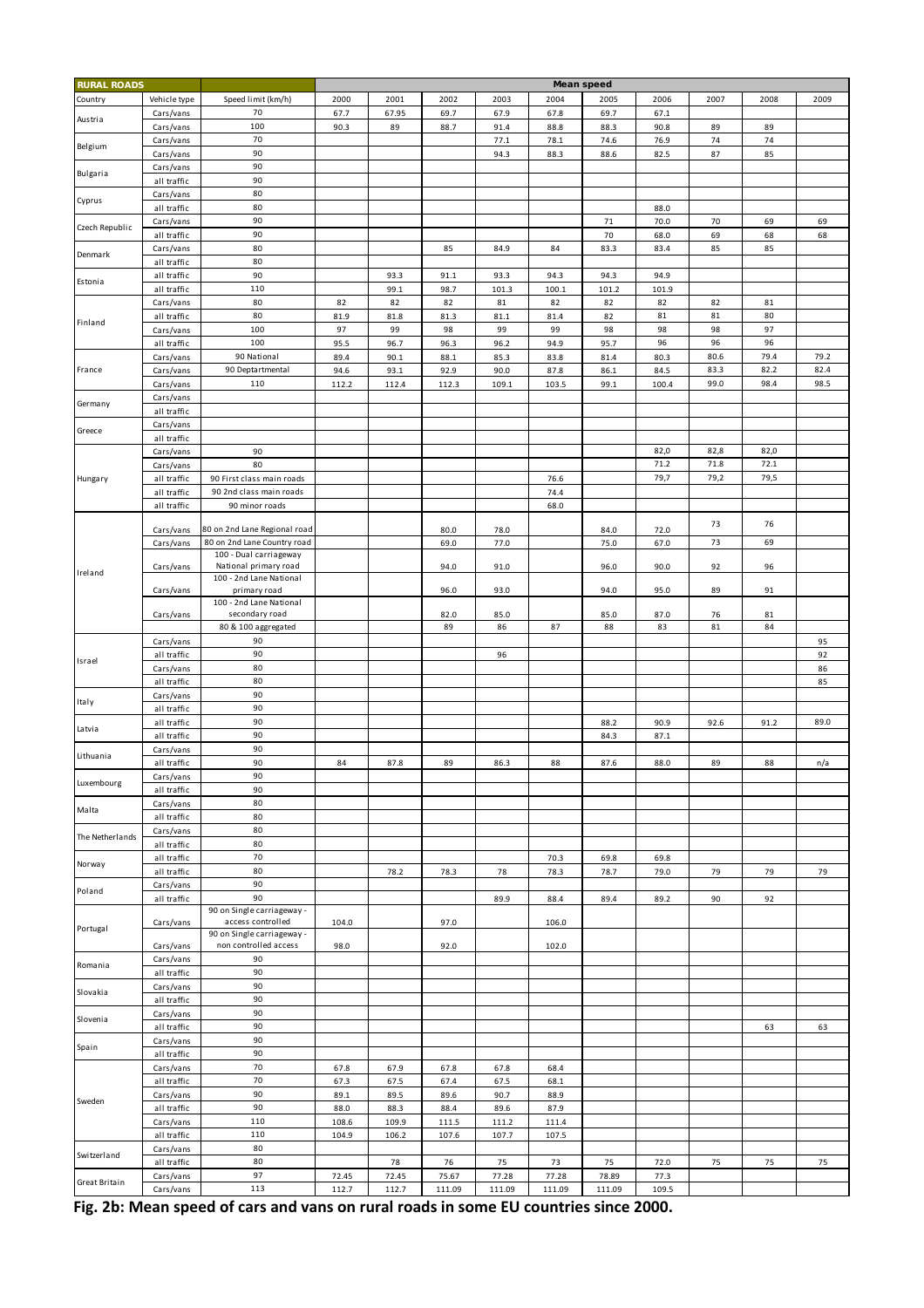| <b>RURAL ROADS</b> |                          |                                            |              |              |              |              | Vehicles exceeding the speed limit (%) |              |              |          |              |                       |
|--------------------|--------------------------|--------------------------------------------|--------------|--------------|--------------|--------------|----------------------------------------|--------------|--------------|----------|--------------|-----------------------|
| Country            | Vehicle<br>type          | Speed limit<br>(km/h)                      | 2000         | 2001         | 2002         | 2003         | 2004                                   | 2005         | 2006         | 2007     | 2008         | 2009                  |
| Austria            | Cars/vans                | 70                                         | 34.9         | 37.7         | 43.8         | 48.8         | 36.9                                   | 43.7         | 36.3         |          |              |                       |
|                    | Cars/vans                | 100                                        | 19.1         | 19.4         | 18.8         | 24.4         | 17.9                                   | 16.6         | 21.3         | 17       | 20           |                       |
| Belgium            | Cars/vans<br>Cars/vans   | 70<br>90                                   |              |              |              | 68.4<br>56.4 | 69.7<br>40.6                           | 58.9<br>42.3 | 66.2<br>29.3 | 60<br>39 | 60<br>34     |                       |
|                    | Cars/vans                | 90                                         |              |              |              |              |                                        |              |              |          |              |                       |
| Bulgaria           | all traffic              | 90                                         |              |              |              |              |                                        |              |              |          |              |                       |
| Cyprus             | Cars/vans                | 80                                         |              |              |              |              |                                        |              |              |          |              |                       |
|                    | all traffic              | 80                                         |              |              |              |              |                                        |              | 55.0         |          |              |                       |
| Czech Republi      | Cars/vans<br>all traffic | 90<br>90                                   |              |              |              |              |                                        | 31.2<br>31.7 | 11.4<br>15.3 | 15<br>16 | 14<br>14     | 17<br>$1\overline{7}$ |
|                    | Cars/vans                | 80                                         |              |              | 65.2         | 71.2         | 68.7                                   | 65.3         | 66.3         | 71       | 72           |                       |
| Denmark            | all traffic              | 80                                         |              |              |              |              |                                        |              |              |          |              |                       |
| Estonia            | all traffic              | 90                                         |              | 22.6         | 16.1         | 20.1         | 24.6                                   | 23.4         | 24.9         |          |              |                       |
|                    | all traffic<br>Cars/vans | 110<br>80                                  | 63.39        | 3.4<br>64.14 | 3.4<br>62.28 | 3.6<br>61.37 | 2.8<br>61.99                           | 2.9<br>60.91 | 3.7          |          |              |                       |
|                    | all traffic              | 80                                         | 63           | 63.7         | 61.95        | 61.12        | 61.79                                  | 60.74        |              |          |              |                       |
| Finland            | Cars/vans                | 100                                        | 45.99        | 54.18        | 52.76        | 54.83        | 54.3                                   | 51.53        |              |          |              |                       |
|                    | all traffic              | 100                                        | 39.9         | 46.48        | 45.38        | 47.01        | 45.86                                  | 43.92        |              |          |              |                       |
|                    | Cars/vans                | FR 90 National                             | 53.2         | 53.3         | 46.7         | 38.1         | 36.9                                   | 26.9         | 26.8         | 24       | 31           | 20                    |
| France             | Cars/vans<br>Cars/vans   | FR 90 Dept.<br>110                         | 60.6<br>55.5 | 59.3<br>57.1 | 60.1<br>58.4 | 80.3<br>49.8 | 48.6<br>42.3                           | 42.5<br>32.3 | 37.3<br>27.1 | 33<br>25 | 22<br>20     | 30<br>20              |
|                    | Cars/vans                | 100                                        |              |              |              |              |                                        |              |              |          |              |                       |
| Germany            | all traffic              | 100                                        |              |              |              |              |                                        |              |              |          |              |                       |
| Greece             | Cars/vans                | 90                                         |              |              |              |              |                                        |              |              |          |              |                       |
|                    | all traffic              | 90                                         |              |              |              |              |                                        |              |              |          |              |                       |
| Hungary            | Cars/vans<br>Cars/vans   | 90<br>80                                   |              |              |              |              |                                        |              | 27,2<br>50.5 | 33<br>61 | 30<br>60     |                       |
|                    |                          | 80 on 2nd Lane                             |              |              |              |              |                                        |              |              |          |              |                       |
|                    | Cars/vans                | Regional road<br><del>su ōn zna Lane</del> |              |              | 10           | 8            |                                        | 63           | 26.0         | 34       | 34           |                       |
|                    | Cars/vans                | Country road                               |              |              | 7            | 10           |                                        | 37           | 19.0         | 30       | 21           |                       |
| Ireland            | Cars/vans                | ⊤oo -*Duar                                 |              |              | 43           | 29           |                                        | 28           | 30.0         | 24       | 40           |                       |
|                    |                          | carriageway<br><del>וסט - צחם במחכ</del>   |              |              |              |              |                                        |              |              |          |              |                       |
|                    | Cars/vans                | National<br><del>oo - zna cane</del>       |              |              | 44           | 30           |                                        | 23           | 27.0         | 20       | 19           |                       |
|                    | Cars/vans                | National                                   |              |              | 16           | 14           |                                        | 9            | 13.0         | 4        | 10           |                       |
|                    | Cars/vans                | 90                                         |              |              |              |              |                                        |              |              |          |              | 68                    |
| Israel             | all traffic              | 90                                         |              |              |              |              |                                        |              |              |          |              | 60                    |
|                    | Cars/vans<br>all traffic | 80<br>80                                   |              |              |              |              |                                        |              |              |          |              | 68<br>67              |
|                    | Cars/vans                | 90                                         |              |              |              |              |                                        |              |              |          |              |                       |
| Italy              | all traffic              | 90                                         |              |              |              |              |                                        |              |              |          |              |                       |
| Latvia             | all traffic              | 0 on main roads                            |              |              |              |              |                                        | 41.9         | 48.7         | 54       | 50           | 43                    |
|                    | all traffic<br>Cars/vans | 0 first class road<br>90                   |              |              |              |              |                                        | 29.4         | 41.8         |          |              |                       |
| Lithuania          | all traffic              | 90                                         | 35.7         | 44.5         | 44.3         | 44.2         | 43                                     | 41.3         | 43.7         |          | 35           |                       |
|                    | Cars/vans                | 90                                         |              |              |              |              |                                        |              |              |          |              |                       |
| Luxembourg         | all traffic              | 90                                         |              |              |              |              |                                        |              |              |          |              |                       |
| Malta              | Cars/vans                | 80                                         |              |              |              |              |                                        |              |              |          |              |                       |
|                    | all traffic<br>Cars/vans | 80<br>80                                   |              |              |              |              |                                        |              |              |          |              |                       |
| The Netherlan      | all traffic              | 80                                         |              |              |              |              |                                        |              |              |          |              |                       |
| Norway             | all traffic              | 70                                         |              |              |              |              | 62.2                                   | 55.4         | 57.2         |          |              |                       |
|                    | all traffic<br>Cars/vans | 80<br>90                                   |              |              |              |              | 46                                     | 46           | 44.8         |          |              |                       |
| Poland             | all traffic              | 90                                         |              |              |              | 64.8         | 63                                     | 65.1         | 63.5         | 64       | 70           |                       |
|                    |                          | <del>yu un single</del>                    |              |              |              |              |                                        |              |              |          |              |                       |
| Portugal           | Cars/vans<br>Cars/vans   | carriageway -<br>controlled                | 72<br>59     |              | 65<br>55     |              | 82<br>74                               |              |              |          |              |                       |
|                    | Cars/vans                | 90                                         |              |              |              |              |                                        |              |              |          |              |                       |
| Romania            | all traffic              | 90                                         |              |              |              |              |                                        |              |              |          |              |                       |
| Slovakia           | Cars/vans                | 90                                         |              |              |              |              |                                        |              |              |          |              |                       |
|                    | all traffic              | 90<br>90                                   |              |              |              |              |                                        |              |              |          |              |                       |
| Slovenia           | Cars/vans<br>all traffic | 90                                         |              |              |              |              |                                        |              |              |          | $\mathbf{1}$ | 0                     |
|                    | Cars/vans                | 90                                         |              |              |              |              |                                        |              |              |          |              |                       |
| Spain              | all traffic              | 90                                         |              |              |              |              |                                        |              |              |          |              |                       |
|                    | Cars/vans                | 70                                         | 54.7         | 54.1         | 53.8         | 54.4         | 55.1                                   |              |              |          |              |                       |
|                    | all traffic<br>Cars/vans | 70<br>90                                   | 53.8<br>50.8 | 53.4<br>53   | 53.3<br>53.1 | 54.1<br>55.7 | 54.6<br>50.2                           |              |              |          |              |                       |
| Sweden             | all traffic              | 90                                         | 52.5         | 54.8         | 55           | 57.6         | 52.6                                   |              |              |          |              |                       |
|                    | Cars/vans                | 110                                        | 51.5         | 54.8         | 59.7         | 58.6         | 59.6                                   |              |              |          |              |                       |
|                    | all traffic              | 110                                        | 56.4         | 59.1         | 63.9         | 62.5         | 64.1                                   |              |              |          |              |                       |
| Switzerland        | Cars/vans                | 80                                         |              |              |              |              |                                        |              |              |          |              |                       |
|                    | all traffic<br>Cars/vans | 80<br>97                                   | 9            | 35<br>9      | 27<br>8      | 24<br>9      | 19<br>10                               | 26<br>11     | 16.0<br>10.0 | 24<br>10 | 30<br>10     | 30                    |
| Great Britain      | Cars/vans                | 113                                        | 52           | 51           | 46           | 50           | 48                                     | 48           | 45.0         | 45       | 41           |                       |

Fig. 2c: Percentages of cars and vans exceeding speed limits on rural roads.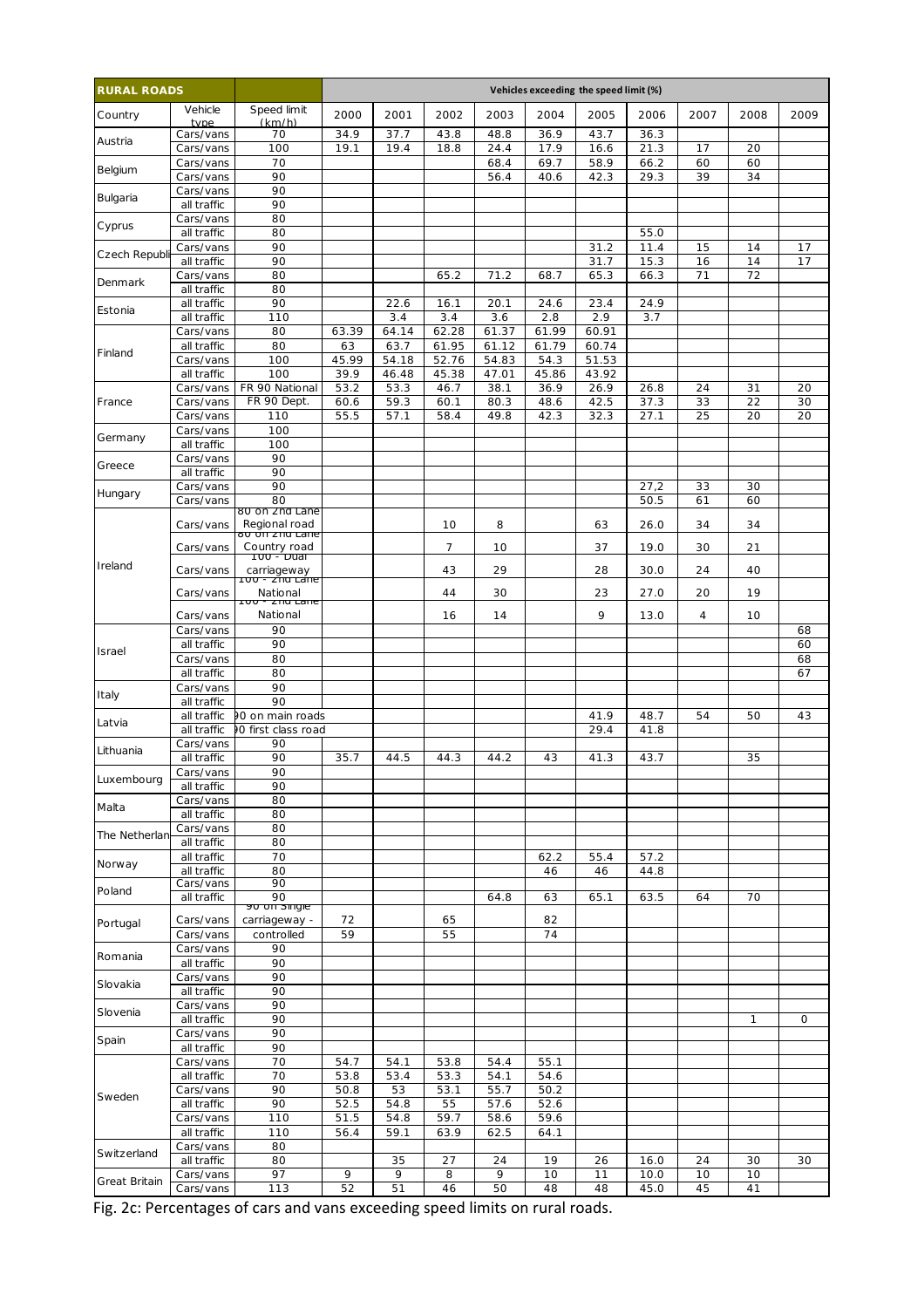| <b>JRBAN ROADS</b> |                            |                                   |       |       |       |              |              | Mean speed   |                   |              |              |          |
|--------------------|----------------------------|-----------------------------------|-------|-------|-------|--------------|--------------|--------------|-------------------|--------------|--------------|----------|
| Country            | Vehicle type               | Speed limit<br>(km/h)             | 2000  | 2001  | 2002  | 2003         | 2004         | 2005         | 2006              | 2007         | 2008         | 2009     |
| Austria            | Cars/vans                  | 30                                | 37.4  | 33.4  | 35.3  | 36.7         | 35.4         | 35.7         | 34.4              |              |              |          |
|                    | Cars/vans                  | AT 50                             | 51.3  | 51.6  | 52    | 52.6         | 50.8         | 51.1         | 51.6              | 52           | 51           |          |
| Belgium            | Cars/vans<br>Cars/vans     | 30<br>50                          |       |       |       | 38.3<br>53.9 | 35.8<br>51.3 | 35.4<br>50.4 | 50.5              | 52<br>55     | 51<br>56     |          |
| Bulgaria           | Cars/vans                  | 50                                |       |       |       |              |              |              |                   |              |              |          |
|                    | all traffic                | 50                                |       |       |       |              |              |              |                   |              |              |          |
|                    | all traffic                | 50                                |       |       |       |              |              |              | 48.0              |              |              |          |
| Cyprus             |                            | $50$ on<br>Distributor            |       |       |       |              |              |              |                   |              |              |          |
| Czech Republ       | all traffic<br>Cars/vans   | roads<br>50                       |       |       |       |              | 51           | 51           | $55 - 65$<br>43.0 | 46           | 45           | 41       |
|                    | all traffic<br>Cars/vans   | 50<br>50                          |       |       | 53.5  | 53.1         | 45<br>52.8   | 50<br>51.9   | 41.0<br>51.8      | 46<br>52     | 45<br>52     | 41       |
| Denmark            | all traffic                | 50                                |       |       |       |              |              |              |                   |              |              |          |
| Estonia            | Cars/vans<br>all traffic   | 50<br>50                          |       |       |       |              |              |              |                   |              |              |          |
|                    | Cars/vans                  | 50                                |       |       |       |              |              |              |                   |              |              |          |
| Finland            | all traffic                | 50                                |       |       |       |              |              |              |                   |              |              |          |
| France             | Cars/vans                  | 50                                | 51.7  | 51.4  | 51.8  | 49.9         | 49.3         | 48.2         | 47.0              | 51           | 50           | 50       |
|                    | all traffic<br>Cars/vans   | 50<br>50                          |       |       |       |              |              |              |                   |              |              |          |
| Germany            | all traffic                | 50                                |       |       |       |              |              |              |                   |              |              |          |
| Greece             | Cars/vans                  | 50                                |       |       |       |              |              |              |                   |              |              |          |
|                    | all traffic                | 50                                |       |       |       |              |              |              |                   |              |              |          |
|                    | Cars/vans                  | 50<br>50 - 1st class              |       |       |       |              |              |              | 56,5              | 51,2<br>49,3 | 45,6<br>46,4 |          |
|                    | all traffic                | main road                         |       |       |       |              | 55.7         |              | 56,1              |              |              |          |
| Hungary            | all traffic                | 50 - 2nd class<br>main road       |       |       |       |              | 56.2         |              |                   |              |              |          |
|                    |                            | 50 - minor road                   |       |       |       |              |              |              |                   |              |              |          |
|                    | all traffic                |                                   |       |       |       |              | 56.9         |              |                   |              |              |          |
|                    | Cars/vans                  | IE Cars/vans 50<br>Urban Arterial |       |       | 99    | 86           |              | 91           | 86                | 40           | 70           |          |
|                    |                            | 50 Urban                          |       |       |       |              |              |              |                   |              |              |          |
| Ireland            | all traffic                | National<br>50 Urban              |       |       | 97    | 98           |              | 89           | 82                | 86           | 78           |          |
|                    | Cars/vans                  | Residential                       |       |       | 61.0  | 36.0         |              | 20.0         | 47.0              | 23           | 35           |          |
|                    |                            | 50 - Average on                   |       |       | 67.3  | 59.5         | 60.2         | 60.8         | 61.1              | 56.3         | 53.9         |          |
|                    | average                    | all urban                         |       |       |       |              |              |              |                   |              |              |          |
|                    | Cars/vans<br>all traffic   | 70<br>70                          |       |       |       |              |              |              |                   |              |              | 65<br>65 |
| Israel             | Cars/vans                  | 50                                |       |       |       |              |              |              |                   |              |              | 54       |
|                    | all traffic                | 50                                |       |       |       |              |              |              |                   |              |              | 54       |
| Italy              | Cars/vans<br>all traffic   | 50<br>50                          |       |       |       |              |              |              |                   |              |              |          |
|                    | Cars/vans                  | 50                                |       |       |       |              |              |              |                   |              |              |          |
| Latvia             | all traffic                | 50                                |       |       |       |              |              |              |                   |              |              |          |
| Lithuania          | Cars/vans                  | 50                                |       |       |       |              |              |              |                   |              |              |          |
|                    | all traffic<br>Cars/vans   | 50<br>50                          |       |       |       |              |              |              | 57.9              |              |              |          |
| Luxembourg         | all traffic                | 50                                |       |       |       |              |              |              |                   |              |              |          |
| Malta              | Cars/vans                  | 50                                |       |       |       |              |              |              |                   |              |              |          |
|                    | all traffic                | 50                                |       |       |       |              |              |              |                   |              |              |          |
| The Netherlar      | Cars/vans<br>all traffic   | 50<br>50                          |       |       |       |              |              |              |                   |              |              |          |
| Norway             | Cars/vans                  | 50                                |       |       |       |              |              |              |                   |              |              |          |
|                    | all traffic                | 50                                |       | 50.5  | 50.3  | 50.2         | 50.3         | 51.4         | 51.8              | 53           | 52           | 52       |
| Poland             | all traffic<br>all traffic | 50<br>60                          |       |       |       | 67.3         | 64.9         | 64.4         | 64.7              | 64           | 63           |          |
|                    |                            | 50 level III                      |       |       |       |              |              |              |                   |              |              |          |
| Portugal           | Cars/vans                  | streets<br>51 level III           | 47    |       | 48    |              | 45           |              |                   |              |              |          |
|                    | all traffic                | streets                           |       |       |       |              |              |              |                   |              |              |          |
| Romania            | Cars/vans                  | 50                                |       |       |       |              |              |              |                   |              |              |          |
|                    | all traffic                | 50<br>50                          |       |       |       |              |              |              |                   |              |              |          |
| Slovakia           | Cars/vans<br>all traffic   | 50                                |       |       |       |              |              |              |                   |              |              |          |
| Slovenia           | Cars/vans                  | 50                                |       |       |       |              |              |              |                   |              |              |          |
|                    | all traffic                | 50                                |       |       |       |              |              |              |                   |              | 58           | 58       |
| Spain              | Cars/vans                  | 50                                |       |       |       |              |              |              |                   |              |              |          |
|                    | all traffic<br>Cars/vans   | 50<br>50                          | 47.8  | 47.8  | 47.9  | 47.6         |              |              |                   |              |              |          |
|                    | all traffic                | 50                                | 47.7  | 47.6  | 47.8  | 47.5         |              |              |                   |              |              |          |
| Sweden             | Cars/vans                  | 70                                | 62.4  | 61.8  | 62.4  | 63.6         |              |              |                   |              |              |          |
|                    | all traffic                | 70<br>50                          | 62    | 61.4  | 62    | 63.3         |              |              |                   |              |              |          |
| Switzerland        | Cars/vans<br>all traffic   | 50                                |       |       |       | 43           | 43           | 43           | 41.0              | 41           | 42           | 44       |
| Great Britain      | Cars/vans                  | 48                                | 51.52 | 51.52 | 49.91 | 49.91        | 49.91        | 48.3         | 48.3              | 48.3         | 48.3         |          |
|                    | Cars/vans                  | 64                                | 59.57 | 57.96 | 59.57 | 57.96        | 57.96        | 57.96        | 58.0              | 58.0         | 58.0         |          |

**Fig. 3b: Mean speed of cars and vans on urban roads in some EU countries.**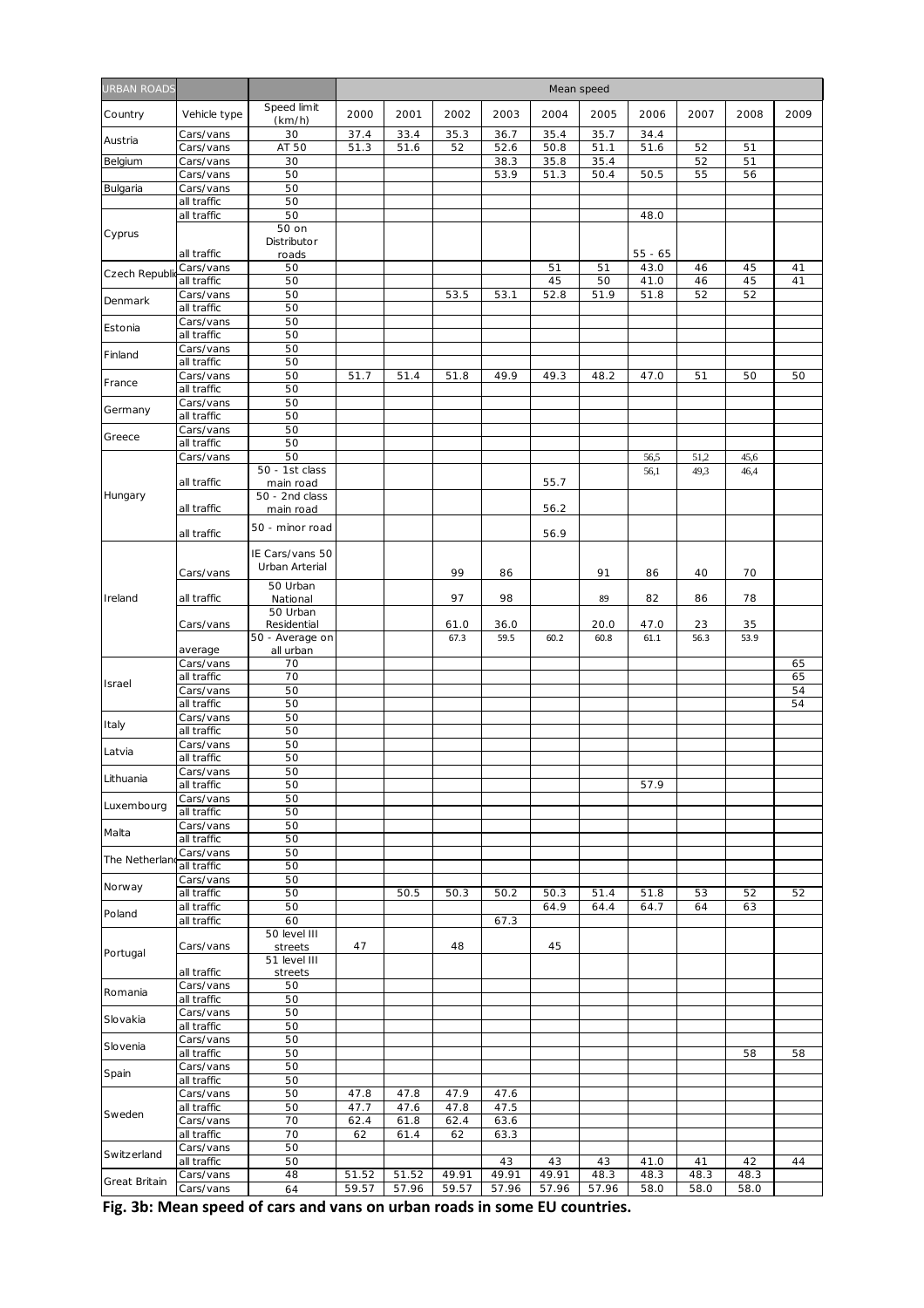| <b>URBAN ROADS</b> |                            |                             | Vehicles exceeding the speed limit (%) |              |              |              |              |              |              |              |                |              |
|--------------------|----------------------------|-----------------------------|----------------------------------------|--------------|--------------|--------------|--------------|--------------|--------------|--------------|----------------|--------------|
| Country            | Vehicle type               | Speed limit<br>(km/h)       | 2000                                   | 2001         | 2002         | 2003         | 2004         | 2005         | 2006         | 2007         | 2008           | 2009         |
| Austria            | Cars/vans<br>Cars/vans     | 30<br>50                    | 83.3<br>53.4                           | 66.4<br>54.7 | 78.7<br>55.4 | 81.7<br>60.3 | 77.6<br>50.9 | 79.2<br>53.7 | 71.2<br>54.6 | 56           | 51             |              |
| Belgium            | Cars/vans<br>Cars/vans     | 30<br>50                    |                                        |              |              | 74.6<br>59.7 | 72.7<br>50   | 72.1<br>46.7 | 49.0         | 95.6<br>65.8 | 95.9<br>69.8   |              |
| Bulgaria           | Cars/vans<br>all traffic   | 50<br>50                    |                                        |              |              |              |              |              |              |              |                |              |
| Cyprus             | Cars/vans<br>all traffic   | 50<br>50                    |                                        |              |              |              |              |              |              |              |                |              |
| Czech Republic     | Cars/vans<br>all traffic   | 50<br>50                    |                                        |              |              |              | 42.3<br>40.3 | 57.8<br>57.0 | 24.8<br>22.6 | 30.3<br>31.0 | 18.2<br>19.3   | 20.9<br>20.5 |
| Denmark            | Cars/vans<br>all traffic   | 50<br>50                    |                                        |              | 66           | 64           | 63           | 59           | 59           | 60           | 61             |              |
| Estonia            | Cars/vans                  | 50<br>50                    |                                        |              |              |              |              |              |              |              |                |              |
| Finland            | all traffic<br>Cars/vans   | 50                          |                                        |              |              |              |              |              |              |              |                |              |
| France             | all traffic<br>Cars/vans   | 50<br>50                    | 56.7                                   | 54.4         | 54.0         | 48.3         | 45.1         | 42.6         | 34.9         | 49.0         | 45.0           | 45.7         |
| Germany            | all traffic<br>Cars/vans   | 50<br>50                    |                                        |              |              |              |              |              |              |              |                |              |
|                    | all traffic<br>Cars/vans   | 50<br>50                    |                                        |              |              |              |              |              |              |              |                |              |
| Greece             | all traffic<br>Cars/vans   | 50<br>50                    |                                        |              |              |              |              |              | 62,7         | 59,8         | 53,4           |              |
|                    |                            | 50 - 1st class              |                                        |              |              |              |              |              | 69,2         | 54,1         | 54,9           |              |
| Hungary            | all traffic                | main road<br>50 - 2nd class |                                        |              |              |              | 67           |              |              |              |                |              |
|                    | all traffic<br>all traffic | main road<br>50 - minor     |                                        |              |              |              | 66<br>71     |              |              |              |                |              |
|                    | Cars/vans                  | road<br>IE 50 Arterial      |                                        |              | 69.0         | 58.0         |              | 62.0         | 60           | 49           | 57             |              |
| Ireland            | all traffic                | 50 Urban<br>National        |                                        |              | 66           | 69           |              | 65           | 75           | 75           | 60             |              |
|                    | Cars/vans                  | 50 Urban<br>Residential     |                                        |              | 53.0         | 45.0         |              | 43.0         | 51.0         | 45           | $\overline{4}$ |              |
|                    |                            | All urban roads             |                                        |              | 84           | 71           | 72           | 74           | 86           | 45           | 53             |              |
| Israel             | Cars/vans<br>all traffic   | 70<br>70                    |                                        |              |              |              |              |              |              |              |                | 33<br>33     |
|                    | Cars/vans                  | 50                          |                                        |              |              |              |              |              |              |              |                | 60           |
|                    | all traffic                | 50                          |                                        |              |              |              |              |              |              |              |                | 59           |
| Italy              | Cars/vans<br>all traffic   | 50<br>50                    |                                        |              |              |              |              |              |              |              |                |              |
| Latvia             | Cars/vans                  | 50                          |                                        |              |              |              |              |              |              |              |                |              |
|                    | all traffic<br>Cars/vans   | 50<br>50                    |                                        |              |              |              |              |              |              |              |                |              |
| Lithuania          | all traffic                | 50                          |                                        |              |              |              |              |              | 43           |              |                |              |
| Luxembourg         | Cars/vans                  | 50                          |                                        |              |              |              |              |              |              |              |                |              |
|                    | all traffic<br>Cars/vans   | 50<br>50                    |                                        |              |              |              |              |              |              |              |                |              |
| Malta              | all traffic                | 50                          |                                        |              |              |              |              |              |              |              |                |              |
| The Netherlands    | Cars/vans<br>all traffic   | 50<br>50                    |                                        |              |              |              |              |              |              |              |                |              |
|                    | Cars/vans                  | 50                          |                                        |              |              |              |              |              |              |              |                |              |
| Norway             | all traffic                | 50                          |                                        |              |              |              |              |              |              |              |                |              |
|                    | Cars/vans<br>all traffic   | 60<br>60                    |                                        |              |              |              |              |              |              |              |                |              |
| Poland             | all traffic                | 50                          |                                        |              |              |              | 79.5         | 83.3         | 83.9         | 83           | 81             |              |
|                    | all traffic                | 60<br>50 on Level III       |                                        |              |              | 72           |              |              |              |              |                |              |
| Portugal           | Cars/vans                  | streets<br>51 on Level III  | 41.0                                   |              | 47.0         |              | 38.0         |              |              |              |                |              |
|                    | all traffic<br>Cars/vans   | streets<br>50               |                                        |              |              |              |              |              |              |              |                |              |
| Romania            | all traffic                | 50                          |                                        |              |              |              |              |              |              |              |                |              |
| Slovakia           | Cars/vans<br>all traffic   | 50<br>50                    |                                        |              |              |              |              |              |              |              |                |              |
| Slovenia           | Cars/vans                  | 50                          |                                        |              |              |              |              |              |              |              |                |              |
|                    | all traffic                | 50<br>50                    |                                        |              |              |              |              |              |              |              | 84             | 85           |
| Spain              | Cars/vans<br>all traffic   | 50                          |                                        |              |              |              |              |              |              |              |                |              |
|                    | Cars/vans                  | 50                          | 55                                     | 55.3         | 54.2         | 53.3         |              |              |              |              |                |              |
| Sweden             | all traffic                | 50<br>70                    | 54<br>29.3                             | 54.9<br>28.2 | 53.8<br>30.9 | 52.8<br>34.3 |              |              |              |              |                |              |
|                    | Cars/vans<br>all traffic   | 70                          | 28.7                                   | 27.6         | 30.3         | 33.5         |              |              |              |              |                |              |
| Switzerland        | Cars/vans                  | 50                          |                                        |              |              |              |              |              |              |              |                |              |
|                    | all traffic<br>Cars/vans   | 50<br>48                    | 66.0                                   | 65.0         | 59.0         | 21<br>58.0   | 19<br>53.0   | 18<br>50.0   | 13<br>50.0   | 12<br>49     | 16<br>49       | 25           |
| Great Britain      | Cars/vans                  | 64                          | 25                                     | 25           | 27           | 27           | 27           | 25           | 25           | 23           | 23             |              |

**Fig. 3c – Percentage of cars and vans exceeding the speed limits on urban roads.**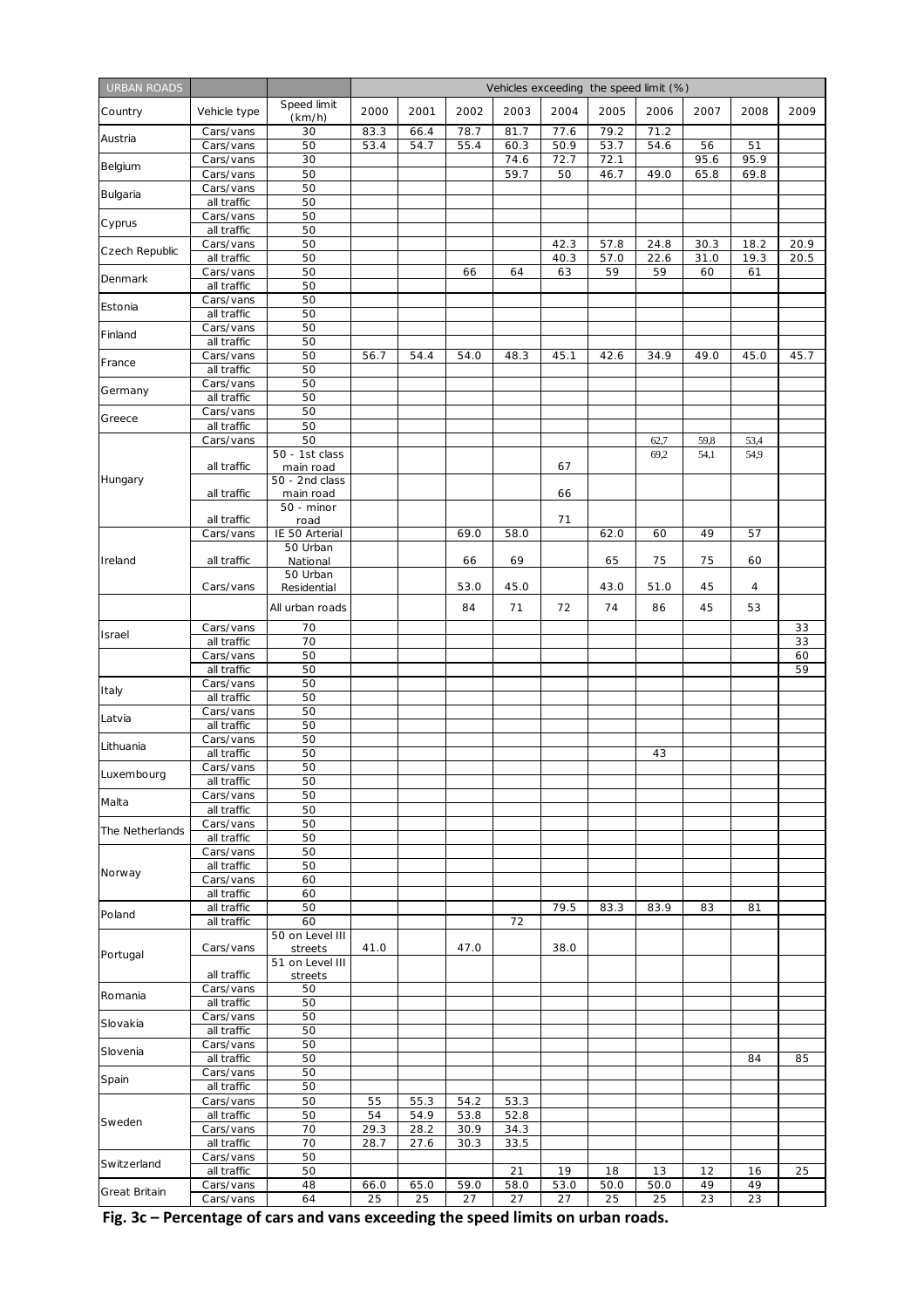|                 |           |         | Number of speed tickets |         |         |       | Population |       |      | Yearly checks per<br>population |      |
|-----------------|-----------|---------|-------------------------|---------|---------|-------|------------|-------|------|---------------------------------|------|
| Country         |           | 2006    | 2007                    | 2008    | 2009    | 2006  | 2007       | 2008  | 2006 | 2007                            | 2008 |
| Austria         | AT        | 2700000 | 3800000                 | 3800000 |         | 8266  | 8299       | 8332  | 327  | 458                             | 456  |
| Belgium         | BE        |         |                         |         |         | 10511 | 10585      | 10667 | n/a  | n/a                             | n/a  |
| <b>Bulgaria</b> | BG        | 101337  | 140900                  | 152993  |         | 7719  | 7679       | 7640  | 13   | 18                              | 20   |
| Cyprus          | CY        | 66642   | 128237                  | 108232  | 71852   | 766   | 779        | 789   | 87   | 165                             | 137  |
| Czech Repul     | CZ        | 309392  | 215745                  | 180421  | 200079  | 10251 | 10287      | 10381 | 30   | 21                              | 17   |
| Denmark         | DK        | 257571  | 259481                  | 248012  |         | 5427  | 5447       | 5476  | 47   | 48                              | 45   |
| Estonia         | EE        |         |                         |         |         | 1345  | 1342       | 1341  | n/a  | n/a                             | n/a  |
| Finland         | FI        | 198643  | 219738                  | 263012  | 322997  | 5256  | 5277       | 5300  | 38   | 42                              | 50   |
| France          | <b>FR</b> | 7238901 | 8097871                 | 8863741 |         | 63400 | 63780      | 64150 | 114  | 127                             | 138  |
| Germany         | DE        |         |                         |         |         | 82438 | 82315      | 82218 | n/a  | n/a                             | n/a  |
| Greece          | EL.       | 373281  | 353133                  | 349417  | 330186  | 11125 | 11172      | 11214 | 34   | 32                              | 31   |
| Hungary         | HU        | 174890  | 157244                  | 289255  |         | 10077 | 10066      | 10045 | 17   | 16                              | 29   |
| Ireland         | IE        |         | 194620                  | 177549  | 103861* | 4209  | 4313       | 4401  | n/a  | 45                              | 40   |
| Israel          | IL        | 155596  | 155578                  | 217206  |         | 7054  | 7180       | 7310  | 22   | 22                              | 30   |
| Italy           | IT        | 1326324 | 1499721                 | 1405359 |         | 58752 | 59131      | 59619 | 23   | 25                              | 24   |
| Latvia          | LV        | 94668   | 101855                  | 110479  | 112715  | 2295  | 2281       | 2271  | 41   | 45                              | 49   |
| Lithuania       | LT        | 61550   | 66243                   | 34675   | n/a     | 3403  | 3385       | 3366  | 18   | 20                              | 10   |
| Luxembourg      | LU        | 22581   | 23435                   | 20240   | 21735   | 469   | 476        | 484   | 48   | 49                              | 42   |
| Malta           | MT        |         |                         |         |         | 405   | 408        | 410   | n/a  | n/a                             | n/a  |
| The Netherl:    | <b>NL</b> | 8874080 | 9740861                 | 9159301 | 9102868 | 16334 | 16358      | 16405 | 543  | 595                             | 558  |
| Norway          | <b>NO</b> | 241280  | 243412                  | 241587  |         | 4640  | 4681       | 4737  | 52   | 52                              | 51   |
| Poland          | PL        | 1079493 | 1209109                 | 1300514 |         | 38157 | 38125      | 38116 | 28   | 32                              | 34   |
| Portugal        | PT        | 92604   |                         |         | 37637   | 10570 | 10599      | 10618 | 9    | n/a                             | n/a  |
| Romania         | RO        |         |                         | 1089711 | 987388  | 21610 | 21565      | 21529 | n/a  | n/a                             | 51   |
| Slovakia        | <b>SK</b> | 132905  | 113951                  | 127361  |         | 5389  | 5394       | 5401  | 25   | 21                              | 24   |
| Slovenia        | SI        |         |                         | 144922  |         | 2003  | 2010       | 2026  | n/a  | n/a                             | 72   |
| Spain           | ES        | 733952  | 1196031                 | 2002225 |         | 43758 | 44475      | 45283 | 17   | 27                              | 44   |
| Sweden          | <b>SE</b> | 185823  | 218939                  | 232274  | 242126  | 9048  | 9113       | 9183  | 21   | 24                              | 25   |
| Switzerland     | CH        | 2614335 | 2514655                 | n.a.    | n.a.    | 7459  | 7509       | 7593  | 350  | 335                             | n/a  |
| UK              | UK        |         |                         |         |         | 58800 | 59200      | 59200 | n/a  | n/a                             | n/a  |

**Fig.4: Number of speed tickets per 1000 inhabitants (both Police roadside checks and from speed cameras)**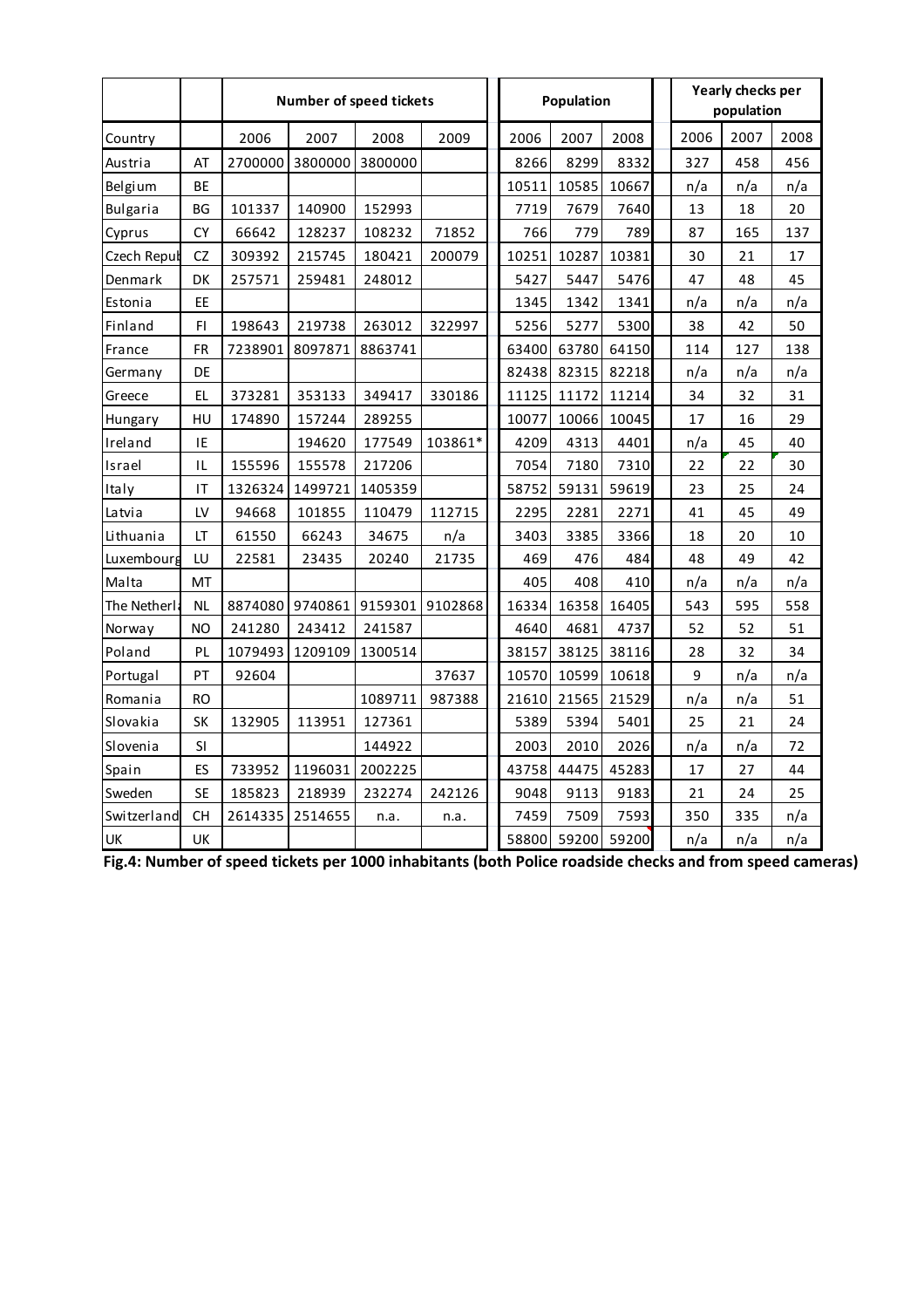| Number of road deaths attributed to alcohol |           |       |                |       |                |                |       |       |       |       |          |
|---------------------------------------------|-----------|-------|----------------|-------|----------------|----------------|-------|-------|-------|-------|----------|
| Country                                     |           | 2000  | 2001           | 2002  | 2003           | 2004           | 2005  | 2006  | 2007  | 2008  | 2009     |
| Austria                                     | AT        | 66    | 68             | 91    | 82             | 67             | 56    | 55    | 54    | 52    |          |
| Belgium                                     | <b>BE</b> | 75    | 109            | 88    | 73             | 35             | 38    | 53    | 60    | 54    |          |
| Bulgaria                                    | <b>BG</b> | 73    | 52             | 54    | 57             | 43             | 47    | 40    | 44    | 45    | 32       |
| Cyprus                                      | <b>CY</b> | 9     | 10             | 10    | 8              | 24             | 23    | 15    | 16    | 19    | 15       |
| Czech Republic                              | CZ        | 126   | 112            | 157   | 127            | 68             | 71    | 48    | 41    | 85    |          |
| Denmark                                     | <b>DK</b> | 110   | 115            | 132   | 105            | 106            | 85    | 73    | 112   | 93    |          |
| Estonia                                     | EE        | 56    | 74             | 87    | 60             | 59             | 64    | 86    | 97    | 55    | 30       |
| Finland                                     | F1.       | 71    | 82             | 91    | 67             | 84             | 89    | 88    | 91    | 96    | 64       |
| France                                      | <b>FR</b> | 2,472 | 2,644          | 2,319 | 1,920          | 1,736          | 1,532 | 1,357 | 1,360 | 1,211 |          |
| Germany                                     | <b>DE</b> | 1,022 | 909            | 932   | 817            | 704            | 603   | 599   | 565   | 523   |          |
| Greece                                      | <b>EL</b> | 252   | 202            | 149   | 131            | 157            | 177   | 132   | 149   | 116   |          |
| Hungary                                     | HU        | 128   | 167            | 191   | 154            | 188            | 164   | 175   | 161   | 111   |          |
| Ireland                                     | IE        |       |                |       | 124            | 110            | 118   |       |       |       |          |
| Israel                                      | IL        | 10    | 10             | 11    | 10             | 23             | 20    | 28    | 33    | 31    |          |
| Italy                                       | IT        | 103   | 88             | 120   | 144            | 163            | 119   | 156   | 189   | 204   |          |
| Latvia                                      | LV        | 125   | 111            | 160   | 119            | 113            | 96    | 84    | 91    | 58    | 36       |
| Lithuania                                   | <b>LT</b> | 84    | 118            | 91    | 80             | 97             | 106   | 78    | 88    | 55    | 37       |
| Luxembourg                                  | LU        |       | $\overline{4}$ | 6     | $\overline{2}$ | $\overline{7}$ |       |       |       |       |          |
| Malta                                       | <b>MT</b> |       |                |       |                |                |       |       |       |       |          |
| The Netherlands                             | <b>NL</b> | 44    | 29             | 46    | 32             | 29             | 36    | 22    | 28    | 25    |          |
| Norway                                      | <b>NO</b> |       |                |       |                |                | 50    |       |       |       |          |
| Poland                                      | PL        | 644   | 425            | 529   | 463            | 423            | 458   | 390   | 461   | 470   |          |
| Portugal                                    | PT        | 50    | 46             | 50    | 49             | 32             | 58    | 51    | 65    | 49    |          |
| Romania                                     | <b>RO</b> | 25    | 33             | 13    | 24             | 24             | 192   | 211   | 223   | 267   | 218      |
| Slovakia                                    | <b>SK</b> | 43    | 50             | 56    | 54             | 41             | 37    | 49    | 30    | 24    | 19       |
| Slovenia                                    | SI        | 120   | 128            | 110   | 96             | 116            | 95    | 125   | n/a   | 77    | 55       |
| Spain                                       | <b>ES</b> | 450   | 484            | 466   | 516            | 398            | 395   | 364   | 336   | 273   |          |
| Sweden*                                     | <b>SE</b> | 56    | 57             | 63    | 66             | 50             | 47    | 46    | 48    | 37    | 41       |
| Switzerland                                 | <b>CH</b> | 114   | 107            | 93    | 106            | 103            | 79    | 58    | 55    | 58    |          |
| Great Britain                               | <b>GB</b> | 530   | 530            | 550   | 580            | 590            | 550   | 560   | 410   | 430   |          |
|                                             |           |       |                |       |                |                |       |       |       |       |          |
| EU24*                                       |           |       | 6644           | 6555  | 5824           | 5347           | 5138  | 4857  | 4820  | 4429  | $-5.75%$ |

\*AT, BE, BG, CY, CZ, DK, EE, FI, FR, DE, EL, HU, IT, LV, LT, NL, PL, PT, RO, SK, SE, SI, ES, GB.

## **Number of road deaths attributed to alcohol**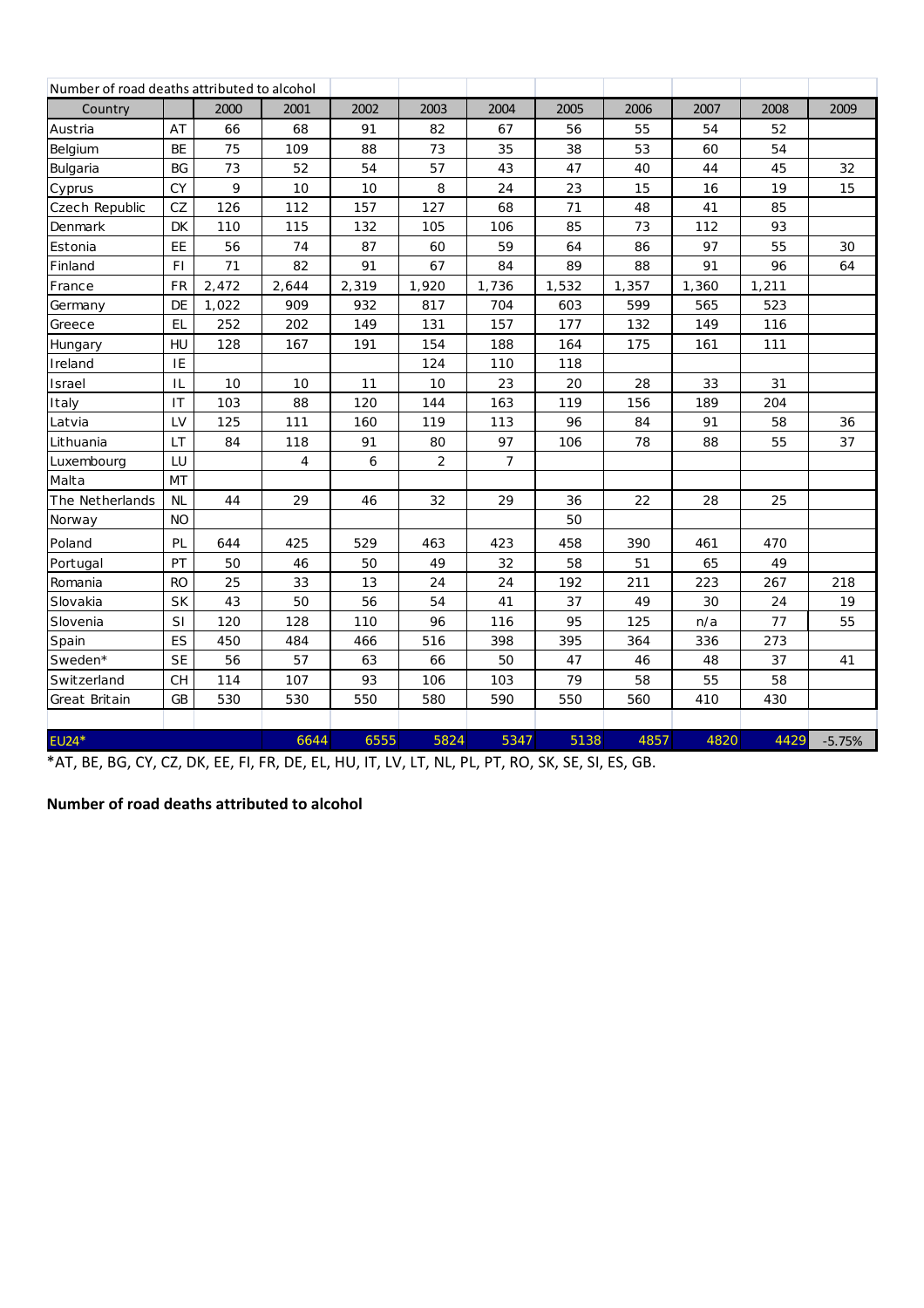## **Definition:**

Any death occurring as a result of road accident in which any active participant was found with blood alcohol level above the legal limit.

| Country                |           | Different definitions/criterions to identify deaths related to drink driving                       |
|------------------------|-----------|----------------------------------------------------------------------------------------------------|
| Austria                | <b>AT</b> | Dead and unconscious persons are not tested.                                                       |
| <b>Belgium</b>         | <b>BE</b> | Driver under influence of alcohol or driver refuse to be tested.                                   |
| <b>Bulgaria</b>        | <b>BG</b> |                                                                                                    |
| <b>Cyprus</b>          | <b>CY</b> |                                                                                                    |
| <b>Czech Republic</b>  | CZ        |                                                                                                    |
| <b>Denmark</b>         | <b>DK</b> |                                                                                                    |
| Estonia                | EE        | Any death occurring as a result of road accident in which any active participant was found with    |
|                        |           | blood alcohol level above the legal limit, including pedestrians, bicyclists, etc.                 |
| <b>Finland</b>         | FI        |                                                                                                    |
| France                 | <b>FR</b> |                                                                                                    |
| Germany                | <b>DE</b> |                                                                                                    |
| Greece                 | EL        | Death in accidents where a driver was found with blood alcohol level above the legal limit.        |
| <b>Hungary</b>         | HU        | Accidents where the causer is under the influence of alcohol.                                      |
| Ireland                | ΙE        |                                                                                                    |
| <b>Israel</b>          | IL        |                                                                                                    |
| <b>Italy</b>           | ΙT        | Deaths occurring as a result of road accident in which at least one driver was found with blood    |
|                        |           | alcohol level above the legal limit.                                                               |
| Latvia                 | LV        | Deaths occurring as a result of road accident in which at least one driver (excluding cyclists and |
|                        |           | riders of mopeds) was found with blood alcohol level above the legal limit (0.2 g/l for novice     |
| Lithuania              | LT        |                                                                                                    |
| Luxembourg             | LU        |                                                                                                    |
| <b>Malta</b>           | <b>MT</b> |                                                                                                    |
| <b>The Netherlands</b> | <b>NL</b> | Deaths due to the violation of the alcohol law.                                                    |
| <b>Norway</b>          | <b>NO</b> |                                                                                                    |
| Poland                 | <b>PL</b> | Any death occurring as a result of road accident in which at least one active driver was found     |
|                        |           | with blood alcohol level above the legal limit.                                                    |
| Portugal               | PT        |                                                                                                    |
| Romania                | <b>RO</b> | With blood or breath alcohol lever above the legal limit.                                          |
| Slovakia               | <b>SK</b> | Fatal accident where alcohol was indicated with guilty traffic participant                         |
| Slovenia               | <b>SI</b> |                                                                                                    |
| Spain                  | ES        | Dead drivers in road accidents and found with blood alcohol level above the legal limit.           |
| Sweden                 | <b>SE</b> | Killed car drivers with BAC>0.2‰, based on post mortem examinations.                               |
| <b>Switzerland</b>     | <b>CH</b> | Test on alcohol or suspicion of the police on alcohol.                                             |
| <b>Great Britain</b>   | GB        | A drink drive accident is defined as being an incident on a public road in which someone is killed |
|                        |           | or injured and where one or more of the motor vehicle drivers or riders involved either refused    |
|                        |           | to give a breath test specimen when requested to do so by the police (other than when              |
|                        |           | incapable of doing so for medical reasons), or one of the following: a) failed a roadside breath   |
|                        |           | test by registering over 35 micrograms of alcohol per 100 millilitres of breath. b) died and was   |
|                        |           | subsequently found to have more than 80 milligrams of alcohol per 100 millilitres of blood. Drink  |
|                        |           | drive casualties are defined as all road users killed or injured in a drink drive accident.        |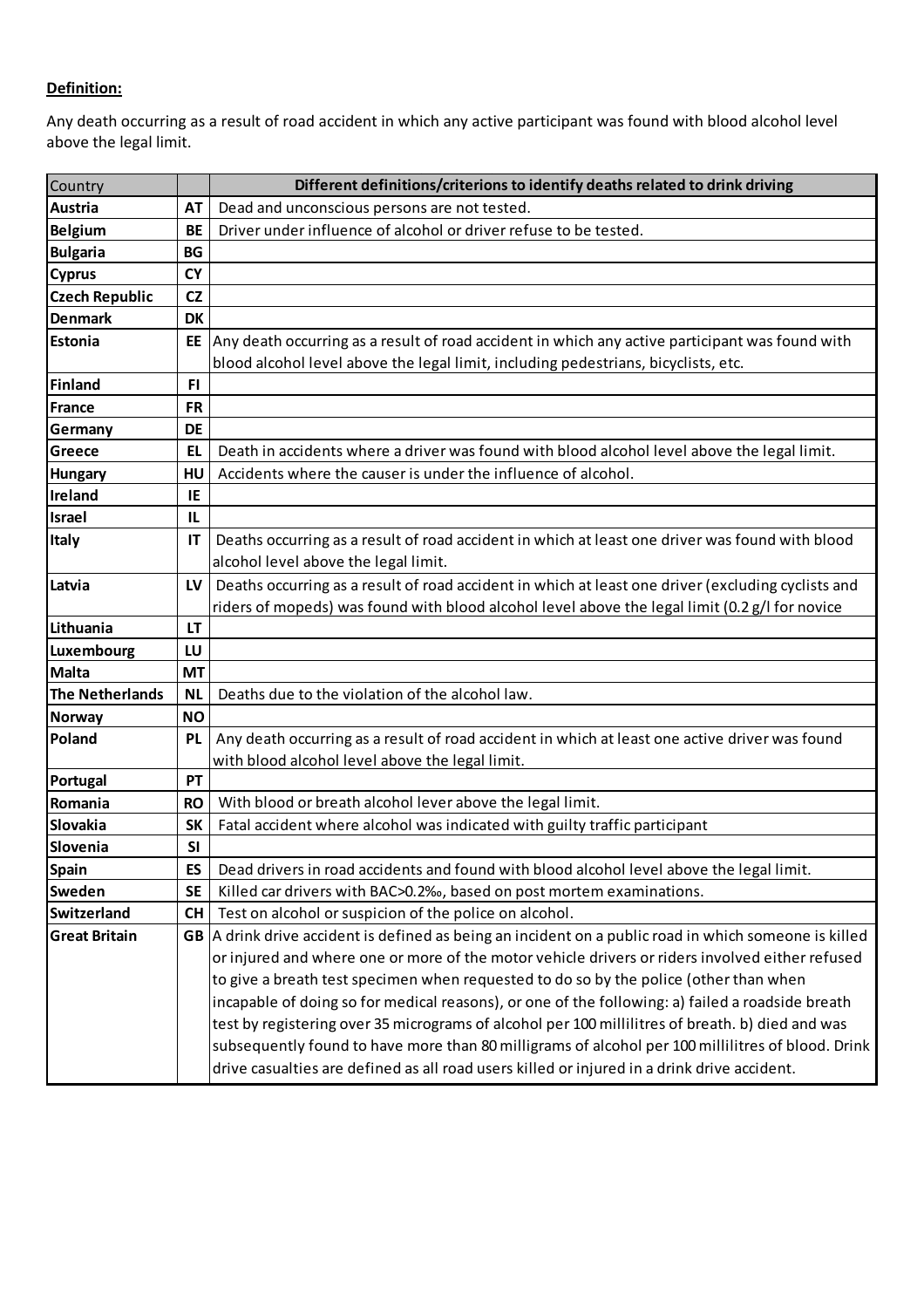| Number of road deaths not alcohol related                                                        |           |       |       |       |       |       |       |       |       |       |          |
|--------------------------------------------------------------------------------------------------|-----------|-------|-------|-------|-------|-------|-------|-------|-------|-------|----------|
| Country                                                                                          |           | 2000  | 2001  | 2002  | 2003  | 2004  | 2005  | 2006  | 2007  | 2008  | 2009     |
| Austria                                                                                          | <b>AT</b> | 910   | 890   | 865   | 849   | 811   | 712   | 675   | 637   | 627   |          |
| <b>Belgium</b>                                                                                   | BE        | 1,395 | 1,377 | 1,218 | 1,141 | 1,127 | 1,051 | 1,016 | 1,007 | 868   |          |
| <b>Bulgaria</b>                                                                                  | BG        | 939   | 959   | 905   | 903   | 900   | 910   | 1,003 | 962   | 1,016 |          |
| Cyprus                                                                                           | <b>CY</b> | 102   | 88    | 84    | 89    | 93    | 79    | 71    | 73    | 63    |          |
| <b>Czech Republic</b>                                                                            | <b>CZ</b> | 1,360 | 1,222 | 1,274 | 1,320 | 1,314 | 1,215 | 1,015 | 1,181 | 991   |          |
| <b>Denmark</b>                                                                                   | <b>DK</b> | 388   | 316   | 331   | 327   | 263   | 246   | 233   | 294   | 299   |          |
| Estonia                                                                                          | EE        | 148   | 125   | 136   | 104   | 111   | 106   | 118   | 99    | 77    | 70       |
| Finland                                                                                          | FI.       | 325   | 351   | 324   | 312   | 291   | 290   | 248   | 289   | 247   |          |
| France                                                                                           | <b>FR</b> | 5,607 | 5,518 | 5,336 | 4,138 | 3,794 | 3,786 | 3,346 | 3,260 | 3,064 |          |
| Germany                                                                                          | D         | 6,481 | 6,068 | 5,910 | 5,796 | 5,138 | 4,758 | 4,492 | 4,384 | 3,944 |          |
| Greece                                                                                           | <b>EL</b> | 1,785 | 1,678 | 1,485 | 1,474 | 1,513 | 1,481 | 1,525 | 1,463 | 1,477 |          |
| Hungary                                                                                          | HU        | 1,072 | 1,072 | 1,238 | 1,172 | 1,108 | 1,114 | 1,128 | 1,069 | 885   |          |
| Ireland                                                                                          | IE        | 415   | 411   | 376   | 225   | 279   | 292   | 365   | 338   | 279   |          |
| Israel                                                                                           | IL.       | 451   | 532   | 514   | 435   | 444   | 417   | 377   | 349   | 381   |          |
| Italy                                                                                            | IT        | 6,958 | 7,008 | 6,860 | 6,419 | 5,959 | 5,699 | 5,513 | 4,942 | 4,535 |          |
| Latvia                                                                                           | LV        | 510   | 447   | 399   | 413   | 403   | 346   | 323   | 328   | 258   | 218      |
| Lithuania                                                                                        | LT        | 557   | 588   | 606   | 629   | 655   | 667   | 682   | 651   | 443   | 333      |
| Luxembourg                                                                                       | LU        | 77    | 65    | 56    | 51    | 42    | 46    | 36    | 43    | 35    |          |
| Malta                                                                                            | <b>MT</b> | 15    | 16    | 16    | 16    | 13    | 17    | 11    | 14    | 15    |          |
| <b>The Netherlands</b>                                                                           | <b>NL</b> | 1,038 | 964   | 941   | 996   | 775   | 714   | 708   | 681   | 652   |          |
| Norway                                                                                           | <b>NO</b> | 341   | 275   | 310   | 280   | 257   | 174   | 243   | 233   | 256   |          |
| Poland                                                                                           | <b>PL</b> | 5,650 | 5,109 | 5,298 | 5,177 | 5,289 | 4,986 | 4,853 | 5,122 | 4,967 |          |
| Portugal                                                                                         | PT        | 1,827 | 1,624 | 1,618 | 1,493 | 1,262 | 1,189 | 918   | 909   | 836   |          |
| Romania                                                                                          | <b>RO</b> | 2,455 | 2,421 | 2,401 | 2,208 | 2,422 | 2,431 | 2,362 | 2,571 | 2,796 |          |
| Slovakia                                                                                         | <b>SK</b> | 585   | 564   | 554   | 591   | 562   | 523   | 530   | 597   | 534   | 328      |
| Slovenia                                                                                         | <b>SI</b> | 193   | 150   | 159   | 146   | 158   | 163   | 137   | 137   | 137   |          |
| Spain                                                                                            | ES        | 2,899 | 2,735 | 2,673 | 2,681 | 2,463 | 2,344 | 2,205 | 2,088 | 1,656 |          |
| Sweden                                                                                           | <b>SE</b> | 272   | 231   | 253   | 241   | 187   | 188   | 198   | 200   | 179   | 163      |
| Switzerland                                                                                      | <b>CH</b> | 478   | 437   | 420   | 440   | 407   | 330   | 312   | 329   | 299   |          |
| <b>Great Britain</b>                                                                             | <b>GB</b> | 3,050 | 3,068 | 3,031 | 3,078 | 2,778 | 2,787 | 2,740 | 2,646 | 2,288 |          |
|                                                                                                  |           |       |       |       |       |       |       |       |       |       |          |
| <b>EU24*</b>                                                                                     |           |       | 44993 | 43899 | 41697 | 39376 | 37784 | 36039 | 35590 | 32861 | $-4.19%$ |
| *AT, BE, BG, CY, CZ, DK, EE, FI, FR, DE, EL, HU, IT, LV, LT, NL, PL, PT, RO, SK, SE, SI, ES, GB. |           |       |       |       |       |       |       |       |       |       |          |

\*AT, BE, BG, CY, CZ, DK, EE, FI, FR, DE, EL, HU, IT, LV, LT, NL, PL, PT, RO, SK, SE, SI, ES, GB.

**Number of road deaths non‐attributed to alcohol**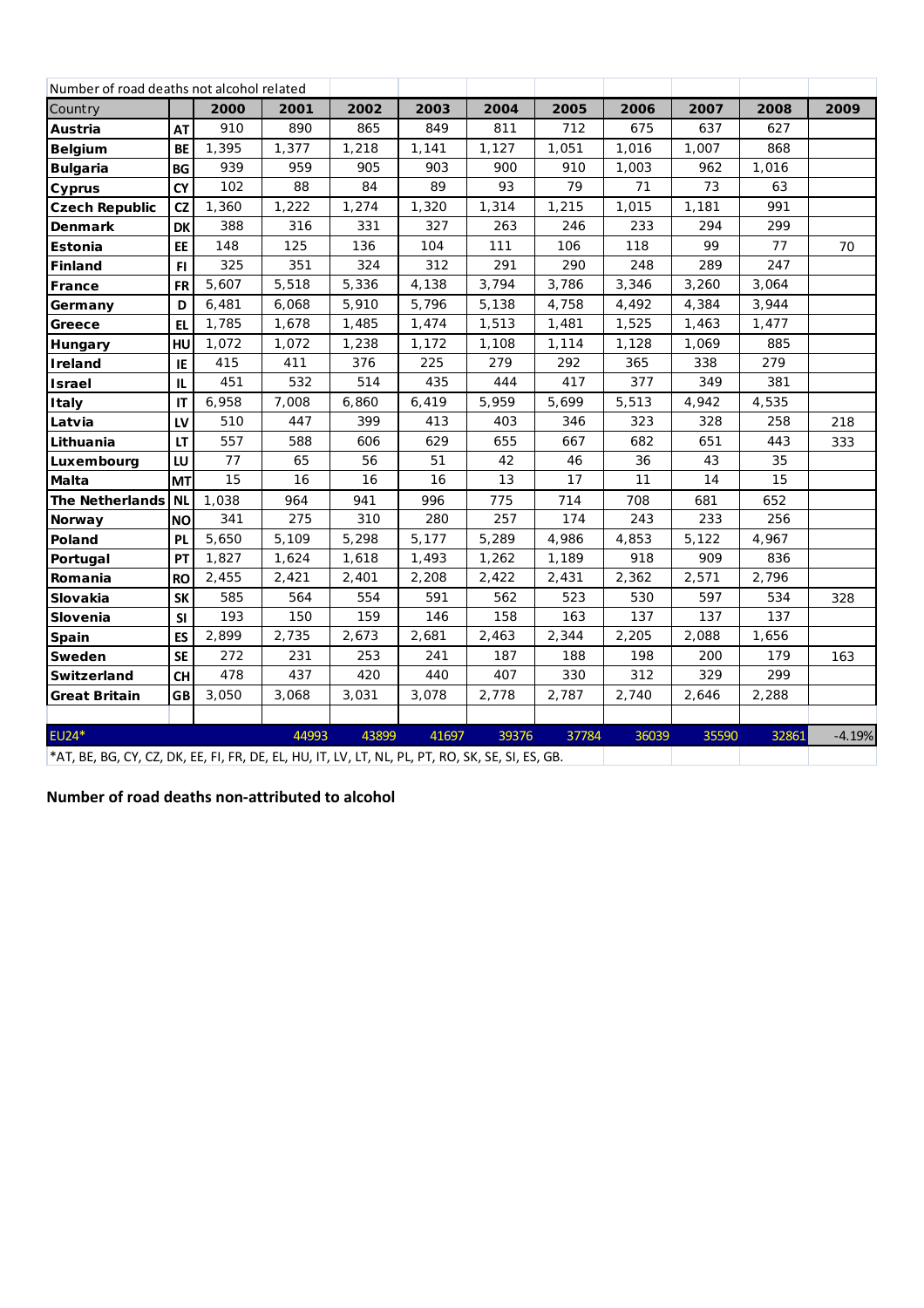|                        |           |            | Total number of alcohol roadside |            |         | (Among them), number of   |         |        | Population (1,000) |        |                                                               | 2006                                       |                                                        | 2007                                |                                                               | 2008                                       |
|------------------------|-----------|------------|----------------------------------|------------|---------|---------------------------|---------|--------|--------------------|--------|---------------------------------------------------------------|--------------------------------------------|--------------------------------------------------------|-------------------------------------|---------------------------------------------------------------|--------------------------------------------|
|                        |           |            | police checks                    |            |         | positive alcohol roadside |         |        |                    |        |                                                               |                                            |                                                        |                                     |                                                               |                                            |
| Country                |           | 2006       | 2007                             | 2008       | 2006    | 2007                      | 2008    | 2006   | 2007               | 2008   | <b>Roadside</b><br>police<br>tests per<br>1,000<br>population | <b>Percentag</b><br>e above<br>legal limit | Roadside<br>police<br>tests per<br>1,000<br>population | Percentag<br>e above<br>legal limit | <b>Roadside</b><br>police<br>tests per<br>1,000<br>population | <b>Percentag</b><br>e above<br>legal limit |
| Austria                | lат       | 465,460    | 637,386                          | 724,488    | 43,539  | 44,608                    | 42,281  | 8,266  | 8,299              | 8,332  | 56                                                            | 9.4                                        | 77                                                     | 7.0                                 | 87                                                            | 5.8                                        |
| <b>Belgium</b>         | lbe.      |            |                                  |            |         |                           |         | 10,511 | 10,585             | 10,667 |                                                               |                                            |                                                        |                                     |                                                               |                                            |
| <b>Bulgaria</b>        | l BG      |            |                                  |            | 28,220  | 23,234                    | 22,835  | 7,719  | 7,679              | 7,640  |                                                               |                                            |                                                        |                                     |                                                               |                                            |
| <b>Cyprus</b>          | lcy       | 68,874     | 116,184                          | 143,848    | 4,249   | 7,916                     | 8,490   | 766    | 779                | 789    | 90                                                            | 6.2                                        | 149                                                    | 6.8                                 | 182                                                           | 5.9                                        |
| <b>Czech Republic</b>  | lcz       |            |                                  |            | 8,603   | 7,598                     | 8,178   | 10,251 | 10,287             | 10,381 |                                                               |                                            |                                                        |                                     |                                                               |                                            |
| <b>Denmark</b>         | ldк       |            |                                  | 195,000    |         |                           |         | 5,427  | 5,447              | 5,476  | n/a                                                           | n/a                                        | n/a                                                    | n/a                                 | 36                                                            | n/a                                        |
| Estonia                | <b>EE</b> | 102,710    | 91,639                           | 126,784    | 937     | 925                       | 1,384   | 1,345  | 1,342              | 1,341  | 76                                                            | 0.9                                        | 68                                                     | 1.0                                 | 95                                                            | 1.1                                        |
| Finland                | FI        |            | 1,676,544                        | 2,040,243  | 25,765  | 27,544                    | 25,819  | 5,256  | 5,277              | 5,300  | n/a                                                           | n/a                                        | 318                                                    | 1.6                                 | 385                                                           | 1.3                                        |
| France                 | <b>FR</b> | 11,352,294 | 11,230,014                       | 11,743,065 | 365,848 | 376,124                   | 381,705 | 61,167 | 61,538             | 61,876 | 186                                                           | 3.2                                        | 182                                                    | 3.3                                 | 190                                                           | 3.3                                        |
| Germany                | lde.      |            |                                  |            |         |                           |         | 82,438 | 82,315             | 82,218 |                                                               |                                            |                                                        |                                     |                                                               |                                            |
| Greece                 | lel       | 1,317,268  | 1,596,036                        | 1,509,092  | 44,848  | 46,378                    | 47,257  | 11,125 | 11,172             | 11,214 | 118                                                           | 3.4                                        | 143                                                    | 2.9                                 | 135                                                           | 3.1                                        |
| Hungary                | lнu       | 1,451,433  | 1,437,874                        | 1,301,127  | 42,463  | 45,682                    | 40,721  | 10,077 | 10,066             | 10,045 | 144                                                           | 2.9                                        | 143                                                    | 3.2                                 | 130                                                           | 3.1                                        |
| Ireland                | IE        |            | 489,029                          | 563,115    |         | 19,858                    | 18,028  | 4,209  | 4,313              | 4,401  | n/a                                                           | n/a                                        | 113                                                    | 4.1                                 | 128                                                           | 3.2                                        |
| Israel                 | lil       | 29,900     | 175,000                          | 500,000    |         |                           |         | 7,280  | 7,282              | 7,290  | $\overline{4}$                                                | 17                                         | 24                                                     | 5                                   | 69                                                            | 2.2                                        |
| Italy*                 | Iıт       | 250,000    | 700,000                          | 1,400,000  |         |                           |         | 58,752 | 59,131             | 59,619 | $\overline{\mathbf{4}}$                                       | n/a                                        | 12                                                     | n/a                                 | 23                                                            | n/a                                        |
| Latvia                 | lıv       |            |                                  |            | 4,419   | 6,724                     | 6,801   | 2,295  | 2,281              | 2,271  |                                                               |                                            |                                                        |                                     |                                                               |                                            |
| Lithuania              | ILT       | 105,514    | 114,144                          | 134,026    | 1,445   | 1,770                     | 2,305   | 3,403  | 3,385              | 3,366  | 31                                                            | 1.4                                        | 34                                                     | 1.6                                 | 40                                                            | 1.7                                        |
| Luxembourg             | lιυ       | 156        | 193                              | 206        |         |                           |         | 469    | 476                | 484    | 0.3                                                           | n/a                                        | 0.4                                                    | n/a                                 | 0.4                                                           | n/a                                        |
| Malta                  | Імт       |            |                                  |            |         |                           |         | 405    | 408                | 410    |                                                               |                                            |                                                        |                                     |                                                               |                                            |
| <b>The Netherlands</b> | <b>NL</b> |            |                                  |            |         |                           |         | 16,334 | 16,358             | 16,405 |                                                               |                                            |                                                        |                                     |                                                               |                                            |
| Norway                 | NO        |            |                                  | 1,600,000  |         |                           |         | 4,640  | 4,681              | 4,737  |                                                               |                                            |                                                        |                                     | 338                                                           | n/a                                        |
| Poland                 | PL        |            |                                  | 1,775,186  | 201,192 | 159,346                   | 168,612 | 38,157 | 38,125             | 38,116 |                                                               |                                            |                                                        |                                     | 47                                                            | 9.5                                        |
| Portugal               | <b>PT</b> | 503,900    | 590,549                          | 670,354    | 37,011  | 32,956                    | 39,802  | 10,570 | 10,599             | 10,618 | 48                                                            | 7.3                                        | 56                                                     | 5.6                                 | 63                                                            | 5.9                                        |
| Romania                | <b>RO</b> |            |                                  |            |         |                           |         | 21,610 | 21,565             | 21,529 |                                                               |                                            |                                                        |                                     |                                                               |                                            |
| Slovakia               | lsk       |            |                                  |            | 4.142   | 4.489                     | 4,604   | 5,389  | 5,394              | 5,401  |                                                               |                                            |                                                        |                                     |                                                               |                                            |
| Slovenia               | lsı       | 323,649    | 384,591                          | 405,975    | 25,883  | 27,934                    | 23,745  | 2,003  | 2,010              | 2,026  | 162                                                           | 8.0                                        | 191                                                    | 7.3                                 | 200                                                           | 5.8                                        |
| Spain                  | les       | 3,835,437  | 4,273,488                        | 5,087,873  | 94,683  | 92,449                    | 93,979  | 43,758 | 44,475             | 45,283 | 88                                                            | 2.5                                        | 96                                                     | 2.2                                 | 112                                                           | 1.8                                        |
| Sweden                 | <b>SE</b> | 2,390,998  | 2,664,812                        | 2,639,588  | 21,812  | 22,095                    | 22,216  | 9,048  | 9,113              | 9,183  | 264                                                           | 0.9                                        | 292                                                    | 0.8                                 | 287                                                           | 0.8                                        |
| Switzerland            | lсн       |            |                                  |            |         |                           |         |        |                    |        |                                                               |                                            |                                                        |                                     |                                                               |                                            |
| <b>Great Britain</b>   | lgB       | 602,000    | 600,000                          |            | 105,000 | 98,000                    |         | 58,800 | 59,200             | 59,200 | 10                                                            | 17.4                                       | 10                                                     | 16.3                                | n/a                                                           | n/a                                        |

Fig.8: Numbers of roadside alcohol breath tests (per 1,000 inhabitants) and percentage of those tested found to be above the legal limit.